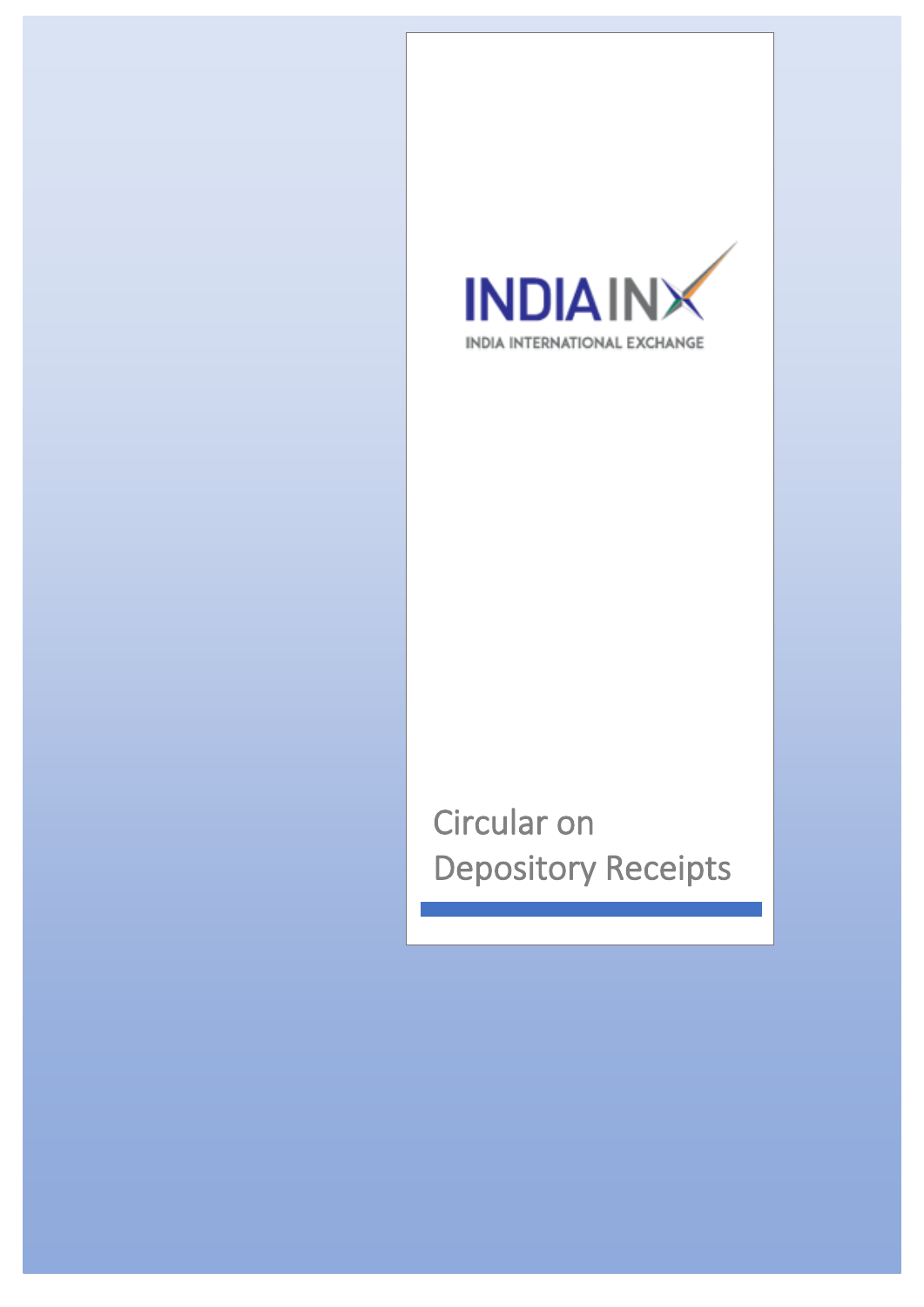

#### **CONTENTS**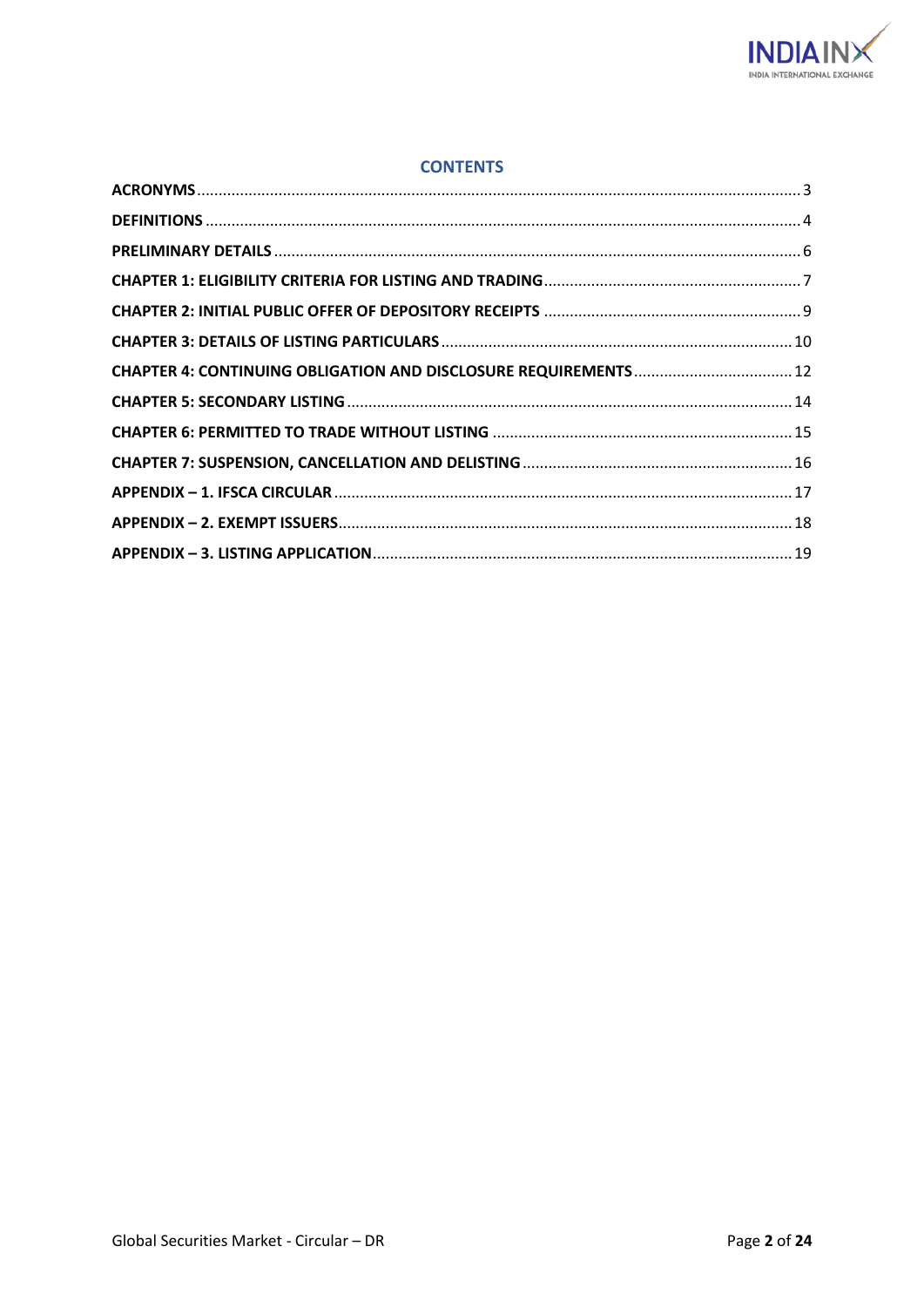

# **ACRONYMS**

<span id="page-2-0"></span>

| DR           | <b>Depository Receipt</b>                                 |
|--------------|-----------------------------------------------------------|
| <b>IFSC</b>  | <b>International Financial Services Centre</b>            |
| <b>IFSCA</b> | <b>International Financial Services Centres Authority</b> |
| India INX    | India International Exchange (IFSC) Limited               |
| <b>ISIN</b>  | <b>International Securities Identification Number</b>     |
| <b>SEBI</b>  | Securities and Exchange Board of India                    |
|              |                                                           |

 $\mathbf{\mathbf{\mathsf{I}}}$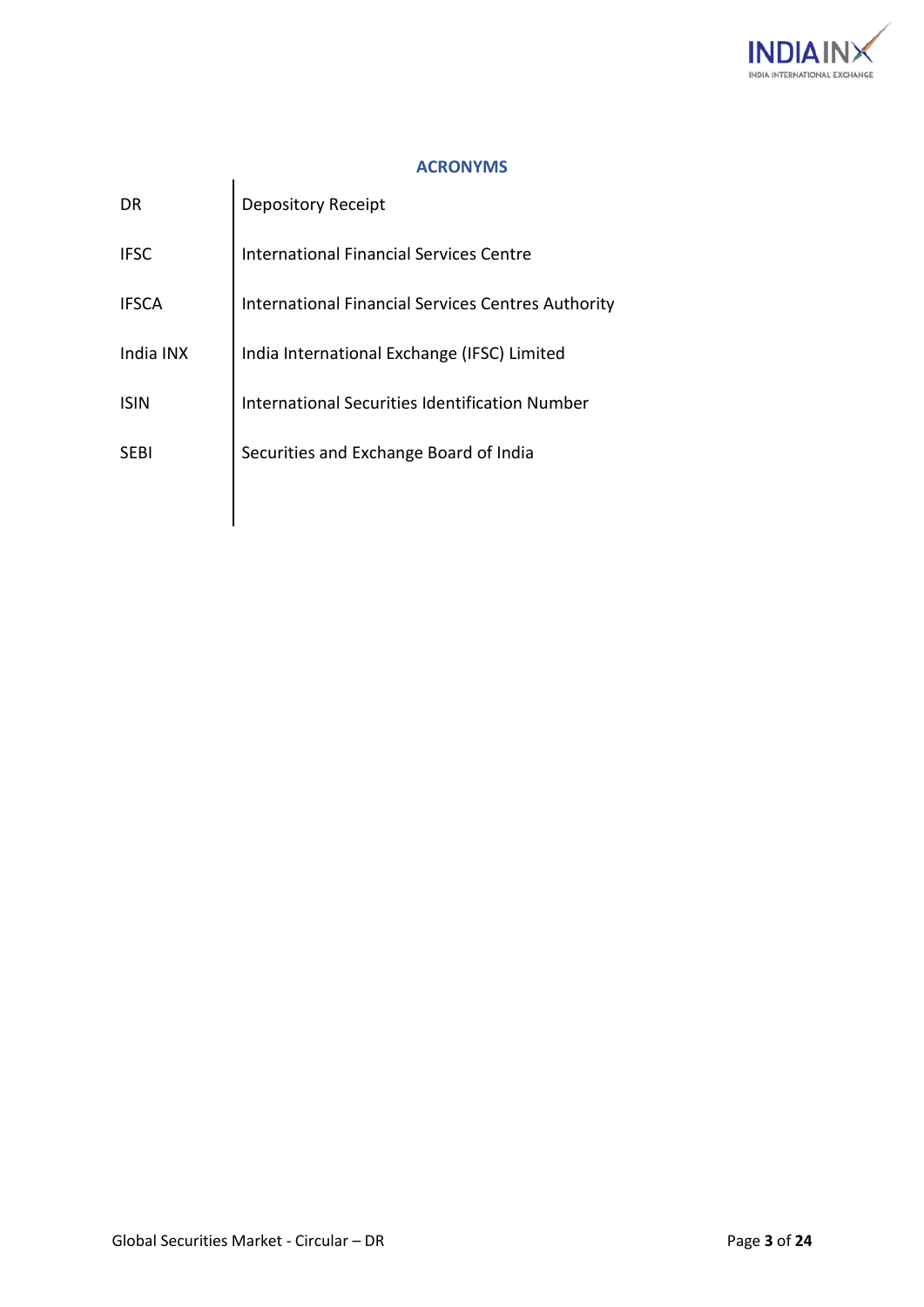

| Applicant                  | An issuer that is proposing to apply, or is applying, for listing and/or admission<br>to trading of its DRs on Global Securities Market of India INX.                                                                                                                                                                                                                                                                 |
|----------------------------|-----------------------------------------------------------------------------------------------------------------------------------------------------------------------------------------------------------------------------------------------------------------------------------------------------------------------------------------------------------------------------------------------------------------------|
| <b>Business Day</b>        | (1) In relation to anything done or to be done in (including to be submitted to<br>a place in) India, including International Financial Services Centre, any day<br>which is not a Saturday or Sunday, or a bank holiday in India; and<br>(2) In relation to anything done or to be done by reference to a market outside<br>India, any day on which that market is normally open for business.                       |
| DepositoryReceipt or<br>DR | or "depository receipt" means a negotiable financial instrument<br>"DR"<br>representing underlying securities of a company listed in another jurisdiction                                                                                                                                                                                                                                                             |
| Depository                 | An entity that issues Depository Receipts that have been listed and/or<br>admitted to trading or are the subject of an application for listing and/or<br>admission to trading.                                                                                                                                                                                                                                        |
| Exchange                   | India International Exchange (IFSC) Limited (India INX).                                                                                                                                                                                                                                                                                                                                                              |
| <b>Exempt Issuer</b>       | Any supranational, multilateral or statutory institution / organization /<br>(1)<br>agency provided such institution/organisation/agency is permitted to issue<br>Securities as per its constitution. An illustrative, but not exhaustive, list of<br>supranational institutions is set forth in Appendix 2 of this DR circular;<br>or<br>an entity whose Securities are irrevocably guaranteed by a Sovereign<br>(2) |
| <b>IFSC</b>                | "IFSC" or "International Financial Services Centre" shall have the same meaning<br>as assigned to it under clause (g) of sub-section $(1)$ of Section 3 of the<br>International Financial Services Centres Authority Act, 2019;                                                                                                                                                                                       |
| <b>IFSCA</b>               | "IFSCA" or "International Financial Services Centres Authority established<br>under sub-section (1) of section 4 of the International Financial Services<br>Centres Authority Act, 2019                                                                                                                                                                                                                               |
| Issuer                     | Any company or other legal person or undertaking (including a public sector<br>issuer) any class of whose Securities has been admitted or is proposed to be<br>the subject of an application for listing and/or admission to trading.                                                                                                                                                                                 |
| Listed Company             | "listed company" means a company whose depository receipts are listed on a<br>stock exchange(s) as per IFSCA guidelines and as amended from time to time.                                                                                                                                                                                                                                                             |

#### <span id="page-3-0"></span>**DEFINITIONS**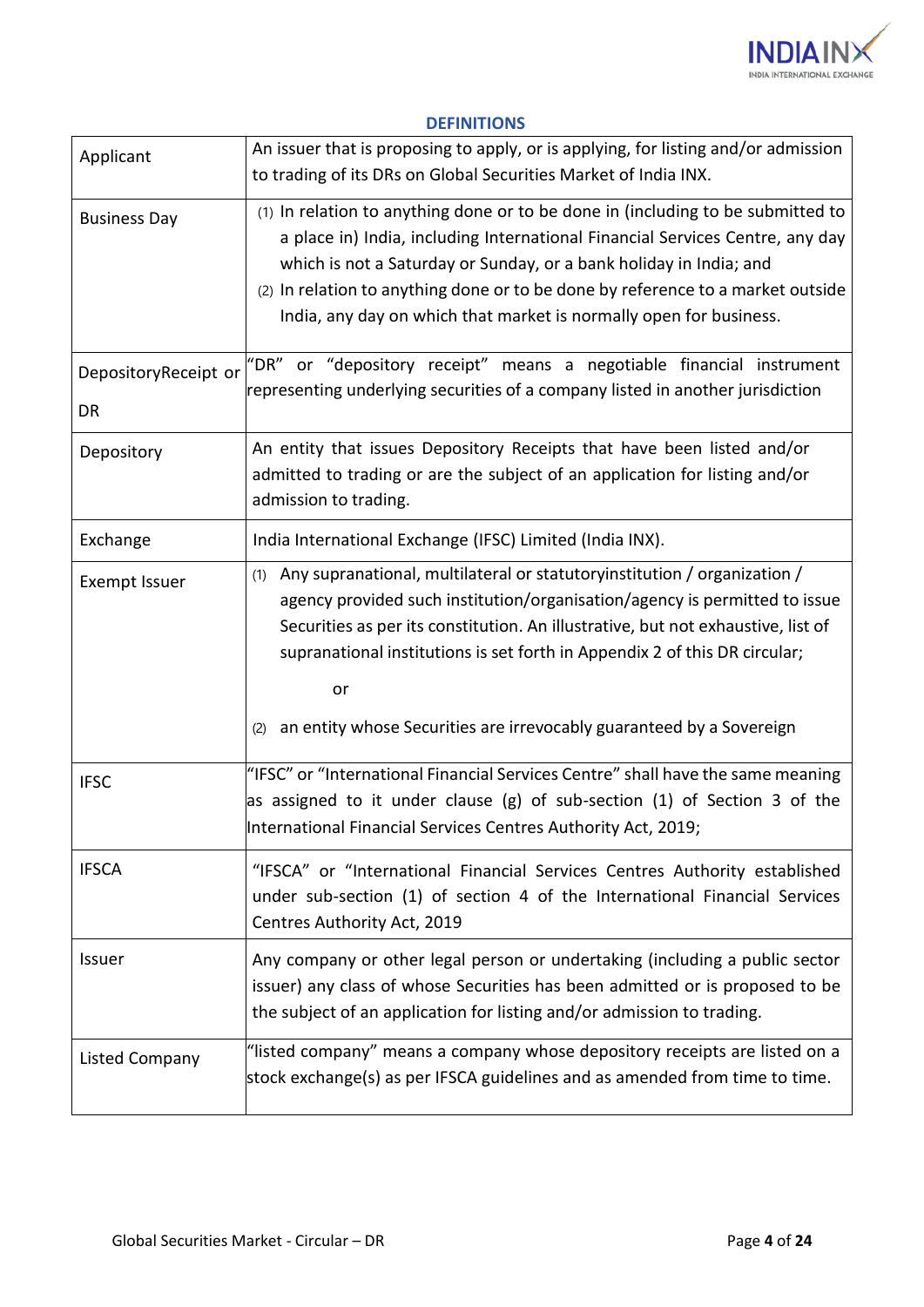

| Permitted to<br>trading                      | 'Permitted to trading' allows eligible Depository Receipts of issuers, to trade on<br>the Exchange's trading services on the basis of a listing in a Suitable Market<br>without the issuer requiring to agree to demonstrate compliance with the<br>initial, ongoing or ad hoc disclosure obligations set out in this DR circular and as<br>per chapter VII of the IFSCA Circular No. F. No. 87/IFSCA/DRs/2020-21 dated<br>October 20, 2020 on Depository Receipts in IFSC.                                                                                                                                                                                                                                                                                                                                                                                                                                                                             |  |
|----------------------------------------------|---------------------------------------------------------------------------------------------------------------------------------------------------------------------------------------------------------------------------------------------------------------------------------------------------------------------------------------------------------------------------------------------------------------------------------------------------------------------------------------------------------------------------------------------------------------------------------------------------------------------------------------------------------------------------------------------------------------------------------------------------------------------------------------------------------------------------------------------------------------------------------------------------------------------------------------------------------|--|
| <b>Securities</b>                            | Securities refer to the depository receipts in dematerialized form getting<br>listed/ permitted or admitted to trading as per this circular, unless otherwise<br>specifically referring to as "underlying securities", (which may include equity<br>shares and/or any other securities permitted by the regulators) and which rank<br>pari-passu with the securities issued and listed on a Stock Exchange.                                                                                                                                                                                                                                                                                                                                                                                                                                                                                                                                             |  |
| Suitable Market /<br>Foreign<br>jurisdiction | A suitable market or foreign jurisdiction refers to any of the following:<br>(1) "foreign jurisdiction" means a country, other than India, whose securities<br>market regulator is a signatory to International Organization of Securities<br>Commission's Multilateral Memorandum of Understanding (IOSCO's<br>MMOU) (Appendix-A signatories) or a signatory to bilateral Memorandum<br>of Understanding with the IFSCA, and which is not identified in the public<br>statement of Financial Action Task Force as:<br>i. a jurisdiction having a strategic Anti-Money Laundering or Combating<br>the Financing of Terrorism deficiencies to which counter measures<br>apply; or<br>ii. a jurisdiction that has not made sufficient progress in addressing the<br>deficiencies or has not committed to an action plan developed with the<br>Financial Action Task Force to address the deficiencies;<br>(2) any SEBI Recognised Stock Exchange in India |  |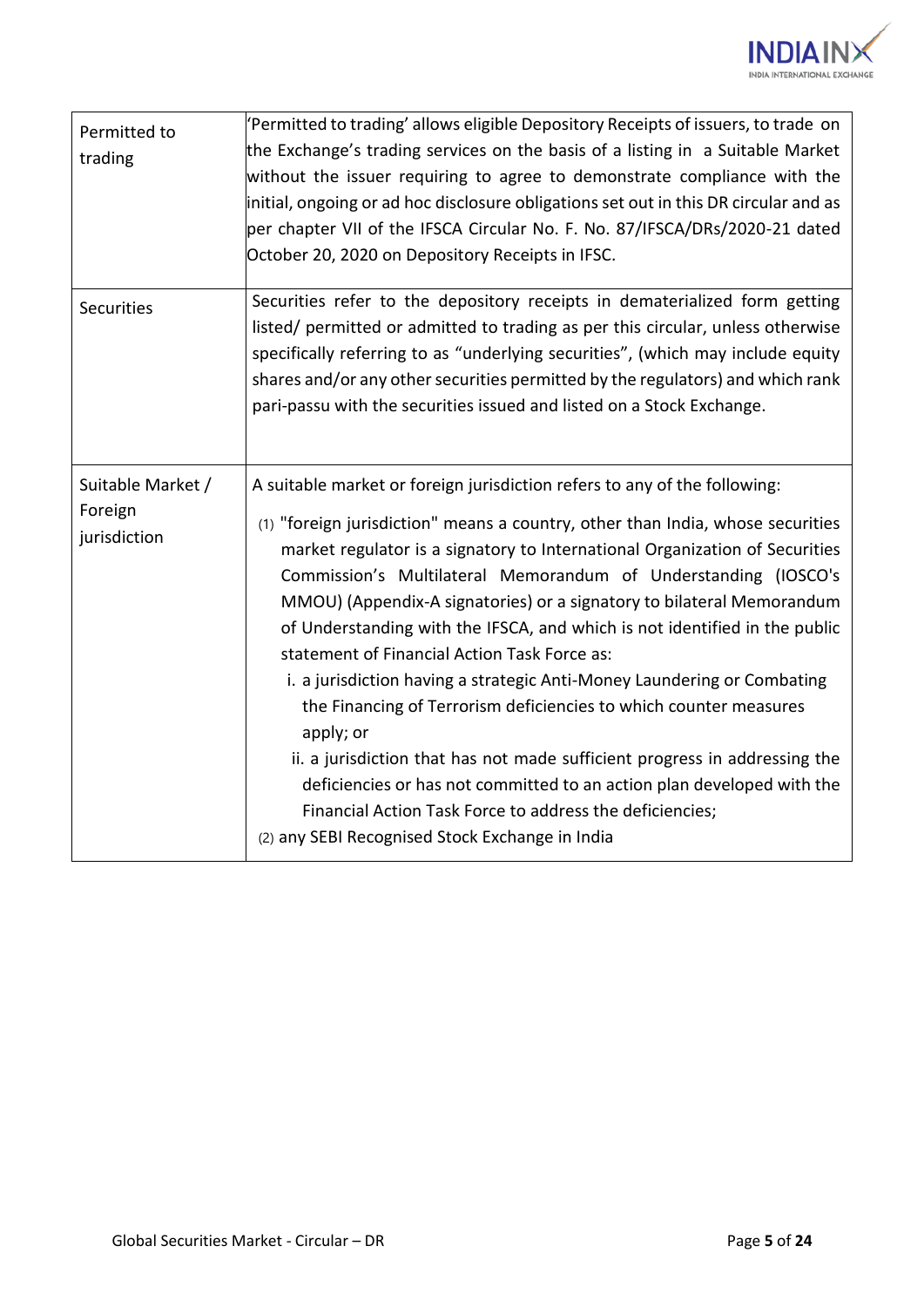

## **PRELIMINARY DETAILS**

# <span id="page-5-0"></span>**1. ABOUT GLOBAL SECURITIES MARKET**

The Global Securities Market (GSM) of India International Exchange (IFSC) Limited (India INX) is a market aimed at all types of investors. This market is operated by India INX (the "Exchange") and regulated by the International Financial Services Centres Authority (IFSCA).

#### **2. SCOPE OF THIS DOCUMENT**

This circular ("DR circular") details the Depository Receipts (DRs) listing and admission to trading guidelines and ongoing disclosure obligations pertaining to DRs issued **by Indian issuers/corporates** as below as per the broader framework set out in [IFSCA circular](https://ifsca.gov.in/web/?PT=0&BK=0&DW=1&file=/Document/Legal/depository_receipts_in_the_international_financial_services_centre28102020033349.pdf) no. F. No. 87/IFSCA/DRs/2020-21 dated October 28, 2020 on "Depository Receipts in IFSC" and as amended from time to time.: -

- **a)** Framework on eligibility requirements for application for listing and admission to trading
- **b)** Continuing obligations of issuers that have DRs listed and/or admitted to trading with India INX.
- **c)** Provisions relating to the suspension, withdrawal and cancellation of admission to trading of Securities.

Compliance with this DR circular may not in itself ensure an Applicant's suitability for listing. The Exchange retains the right to consider or reject applications at its discretion. Prospective Applicants (including listed issuers) are therefore, encouraged to contact India INX to seek guidance as to the eligibility of a proposed application for listing and/or admission to trading.

#### **3. COMPETENCE**

The Exchange determines the requirements for listing and admission of Securities to trading on the GSM. A successful application for listing and/or admission to trading on the GSM is not an approval or verification by India INX of the listing particulars, or any other disclosure document, relating to the Securities nor is it an approval or verification by India INX of the suitability of an investment in the Securities admitted to trading.

#### **4. LANGUAGE**

Any files, applications and correspondence with, or submissions to, the Exchange shall be in English.

#### **5. ENTRY INTO EFFECT**

This DR circular shall come in force from the date of its issue.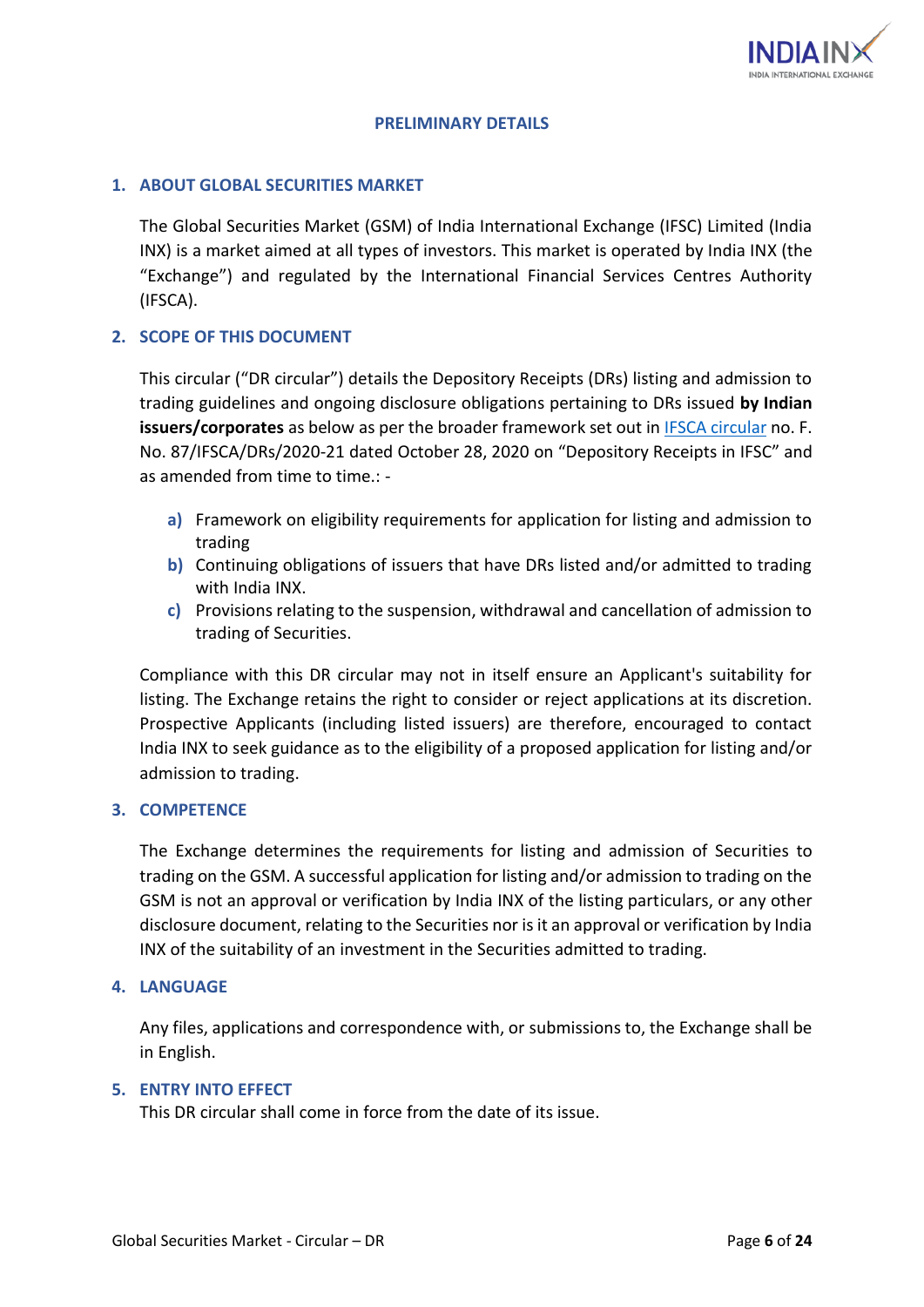

# **CHAPTER 1: ELIGIBILITY CRITERIA FOR LISTING AND TRADING**

<span id="page-6-0"></span>A company incorporated in India (outside IFSC) shall be eligible to make an issue of depository receipts if it meets the eligibility criteria as per Chapter II of IFSCA circular no. F. No. 87/IFSCA/DRs/2020-21 dated October 28, 2020 on "Depository Receipts in IFSC" appended as Appendix-1 and as amended from time to time.

Additionally, the below eligibility requirements may also be noted.

- **1.** An issuer must be in compliance with the requirements of:
	- a) any securities regulator by which it is regulated; and /or
	- b) any stock exchange on which it has Securities listed or admitted to trading.

# **2. SETTLEMENT**

To be admitted to trading, DRs must be eligible for electronic settlement. The issuer must inform the Exchange, at the time of application, of the chosen settlement mechanism and whether settlement restrictions will apply to any DRs to be considered for admission.

#### **3. SPECIAL REQUIREMENTS**

- a) The Exchange may make the admission of DRs subject to any special requirement that it considers appropriate to protect investors.
- b) The Exchange must explicitly inform the issuer of any special requirement that it imposes.

# **4. REFUSAL OF APPLICATIONS**

The Exchange may refuse an application for listing and/or admission to trading if it considers that:

- a) listing and/or admission of the DRs would be detrimental to investors' interests; or
- b) the issuer does not comply or will not comply with any requirement prescribed by IFSCA or the Exchange, or with any special requirements imposed upon the issuer by the Exchange.

#### **5. NO CONDITIONAL ADMISSION**

The Exchange may not able to make the admission of DRs conditional on any event. The Exchange may, in particular cases, seek confirmation from an issuer before the admission of DRs that the admission does not purport to be conditional on any matter.

# **6. ADDITIONAL REQUIREMENTS FOR THE DEPOSITORY**

A Depository that issues DRs must maintain adequate arrangements to safeguard DR holders' rights to the underlying Securities to which the DRs relate, and to all rights relating to such Securities and all money and benefits that it may receive in respect of them and any other norms included in its agreement with the issuer.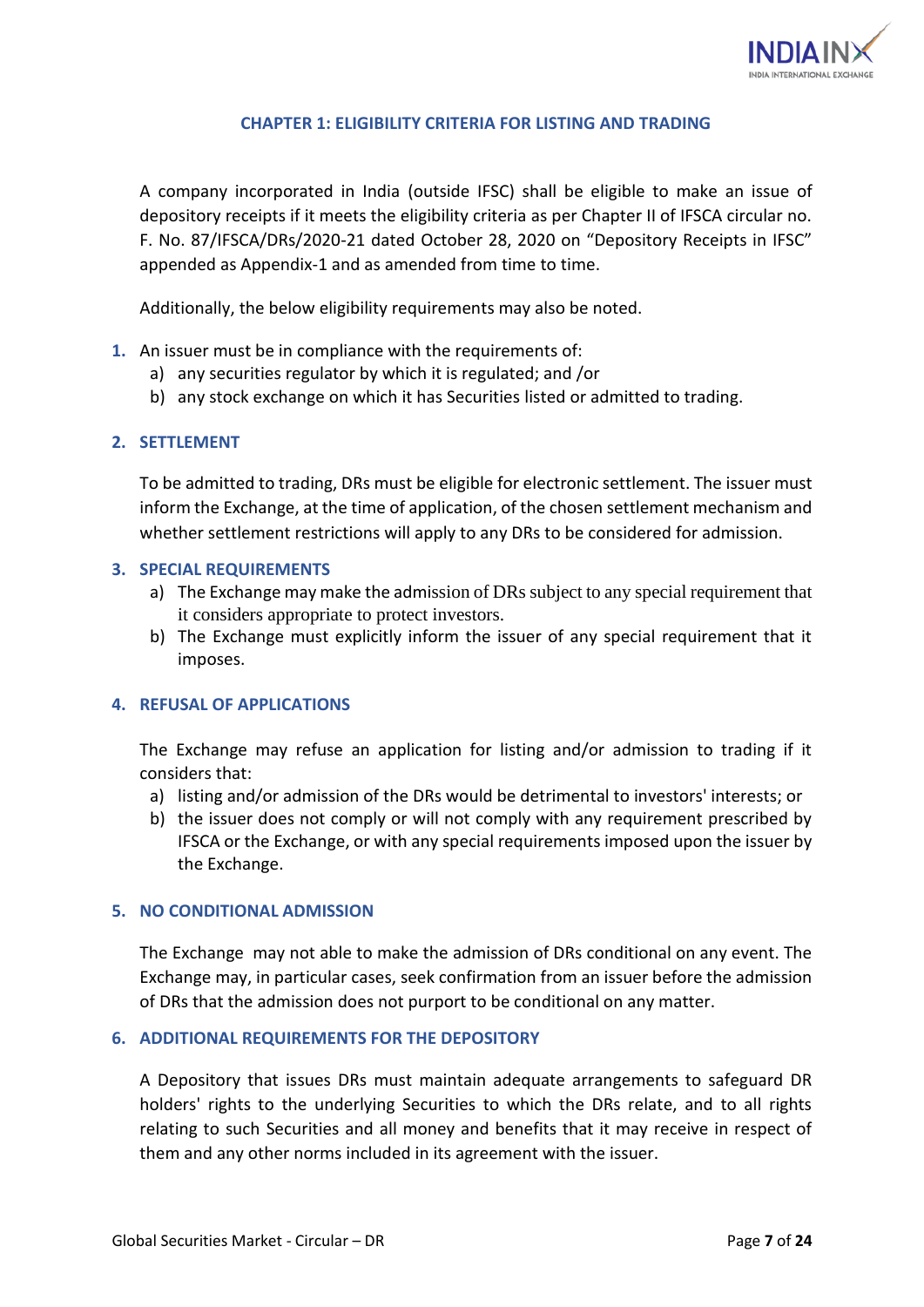

# **7. EXEMPT ISSUERS**

An Exempt Issuer is not required to comply with Clauses 2 & 3 of afore mentioned IFSCA circular dated October 29, 2020 and Clauses 3 & 6 above of this Chapter 2. An illustrative list of exempt issuers is appended as Appendix-2.

#### **8. ADDITIONAL ELIGIBILITY CRITERIA FOR ISSUER UNDER SIMPLIFIED DISCLOSURE ROUTE**

The simplified disclosure route may be available for issuers who have underlying Securities listed in a Suitable Market.

#### **9. SUBMISSION OF INFORMATION**

The issuer shall provide any information sought by either the IFSCA or the Exchange or any relevant authority.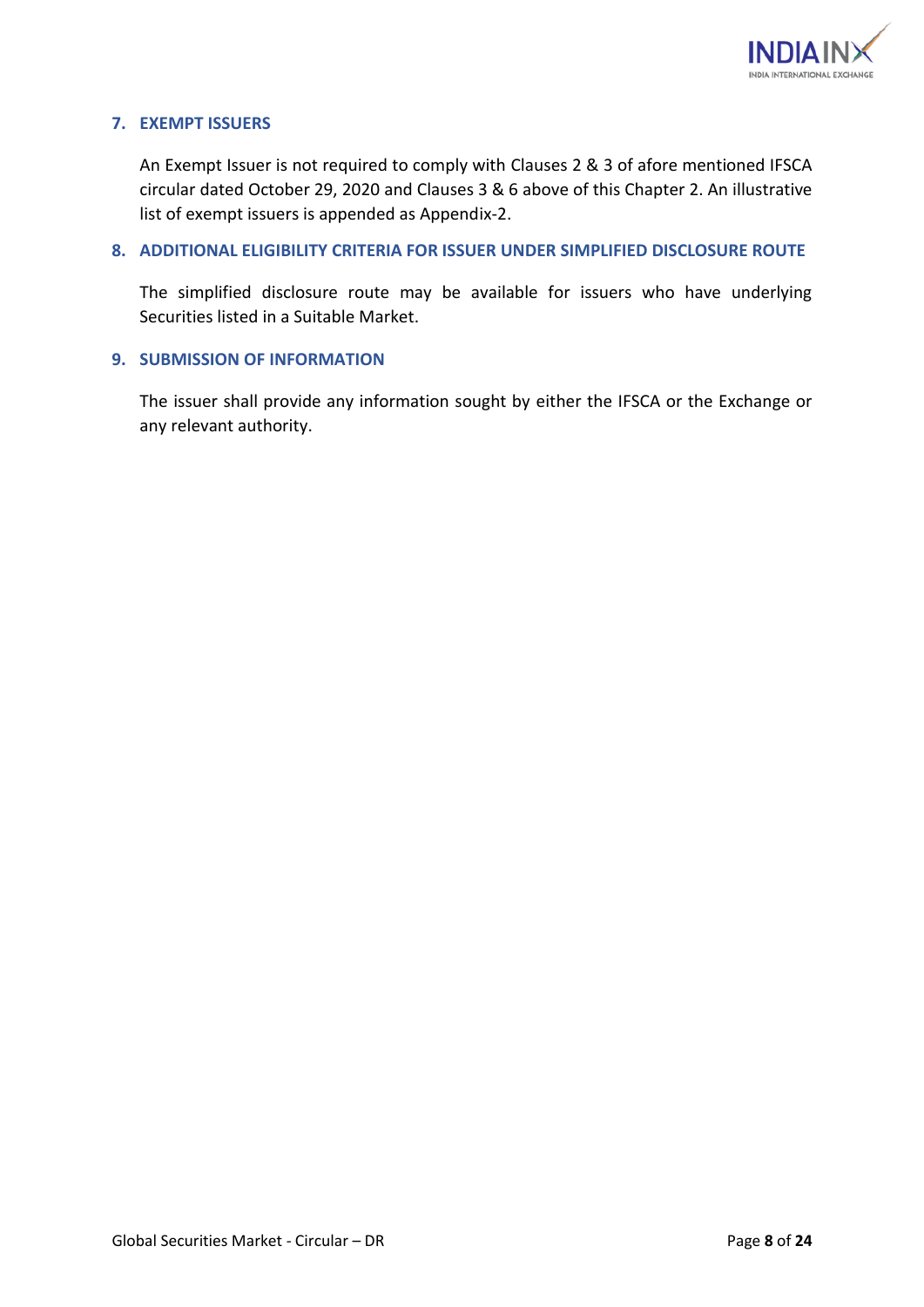

#### **CHAPTER 2: INITIAL PUBLIC OFFER OF DEPOSITORY RECEIPTS**

#### <span id="page-8-0"></span>**1. OFFER SIZE**

The issue of depository receipts shall be of size not less than USD 700,000 (or equivalent in foreign currency), or any other amount as may be specified by IFSCA from time to time.

- **2.** Details with respect to the below aspects may be noted as per Chapter 3 of [IFSCA circular](https://ifsca.gov.in/web/?PT=0&BK=0&DW=1&file=/Document/Legal/depository_receipts_in_the_international_financial_services_centre28102020033349.pdf) no. F. No. 87/IFSCA/DRs/2020-21 dated October 28, 2020 on "Depository Receipts in IFSC" and as amended from time to time.
	- **a) FILING OF OFFER DOCUMENT**
	- **b) PRICING**
	- **c) OFFER PERIOD**
	- **d) MINIMUM SUBSCRIPTION**
	- **e) ALLOTMENT**
	- **f) LISTING**
	- **g) AUDITED FINANCIAL INFORMATION**

Additionally, the below requirements may also be noted.

# **3. DRAFT OFFER DOCUMENT**

- (a) Issuers are required to seek approval from IFSCA as per Chapter III of aforementioned IFSCA Circular dated October 28, 2020 and as may be notified from time to time
- (b) The draft offer document approved by IFSCA, if revised post filing with Exchange, should be resubmitted to the Exchange.

Exchange may grant the approval for listing of DRs after the issuer has obtained approval from IFSCA.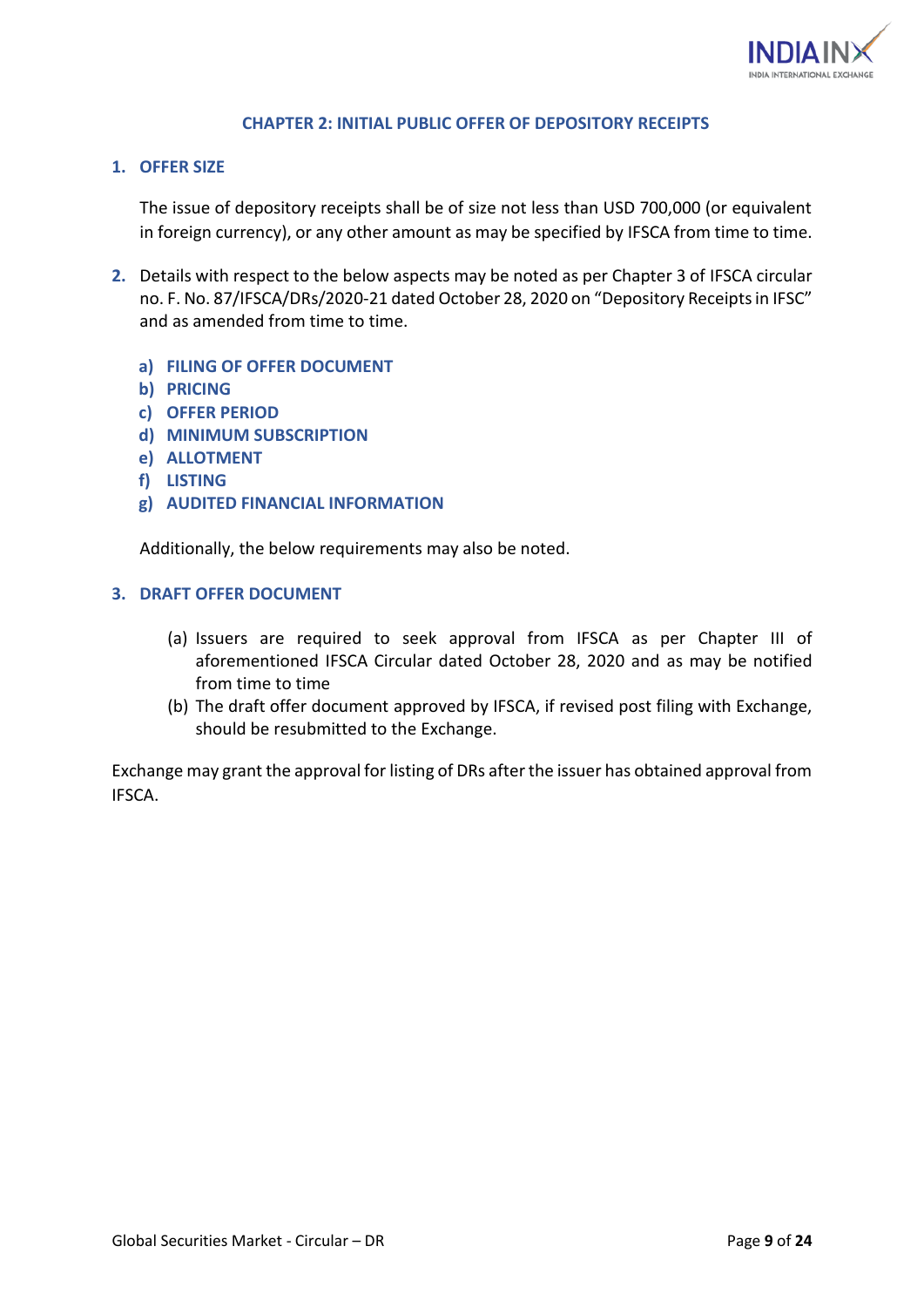

# **CHAPTER 3: DETAILS OF LISTING PARTICULARS**

<span id="page-9-0"></span>Any issuer having its securities or depository receipts listed in India (outside IFSC) may list their depository receipts on the Exchange, subject to the following:

#### **1. LISTING PARTICULARS**

- a) The issuer company shall file listing application, in the manner prescribed by the Exchange; and
- b) The Issuer shall comply with the listing requirements of the Exchange.

#### **2. DETAILS OF LISTING PARTICULARS**

The Listing Particulars must contain all required information relating to the issuer.

The issuer shall be required to submit the following documents to the Exchange for completing the listing process:

- a) Listing Application as prescribed by the Exchange.
- b) Prospectus or Offering Document or any other such document.
- c) Undertaking mentioning that all necessary approvals are obtained/are in place that the issuer has complied with all the required permission for issue of DRs of the home jurisdiction or jurisdiction where the underlying securities/instruments are listed;
- d) Copy of Depository Listing Agreement or any other equivalent document.
- e) Copy of Board resolutions authorizing application to list DRs on the Exchange
- f) Copy of MoA, AoA, Charter, bylaws, as applicable.
- g) List of authorized signatories of the issuer
- h) Any other additional information as requested by the Exchange.

Additionally, the Securities Note, or by whatever name it is referred to, must contain detailed information concerning the DRs to be offered or to be admitted to trading.

#### **3. LISTING AGREEMENT**

The issuer desirous of listing its depository receipts on the Exchange shall execute a listing agreement with the Exchange.

#### **4. AUDITED FINANCIAL INFORMATION**

The audited financial information of the issuer in the offer document shall be for at least three financial years:

Provided that the financial information may be provided for a lesser period if the issuer has not completed 3 years since incorporation:

Provided further that the latest financial statements provided in the offer document shall not be more than 12 months old.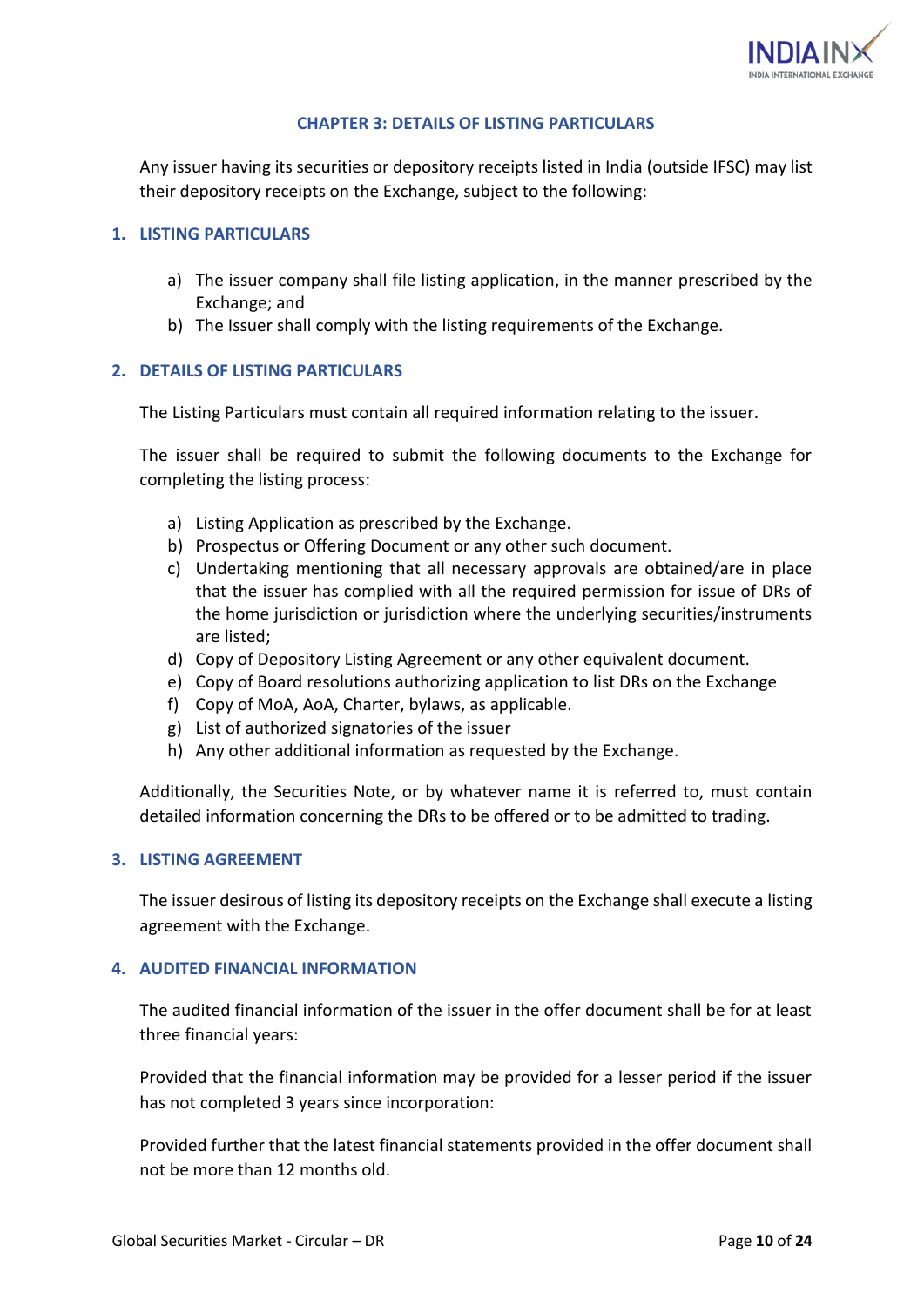

#### **5. OTHER REQUIREMENTS**

#### **a) SUBMISSION OF INFORMATION**

The disclosure requirements specified herein, which are part of Listing Particulars, are the indicative level of disclosures. The issuer may need to make additional disclosures, if it is required under the laws of any other jurisdiction including the home jurisdiction of the issuer or if sought by the IFSCA or the Exchange.

An issuer must ensure that all information provided in connection with the application for listing and/or admission to trading is in all respects accurate, complete and not misleading. An issuer must be open, honest and co-operative in all dealings with the Exchange.

- **b)** Issuers must provide to the Exchange, without delay, any information or explanation that the Exchange may reasonably require for the purpose of verifying whether the clauses of this DR circular are being or have been complied with or which relates to the integrity or orderly operation of the Exchange's markets.
- **c)** An issuer should reasonably satisfy itself that all information provided by it to the Exchange is correct, complete and not misleading and, if it comes to the subsequent attention of the issuer that the information provided does not meet this requirement, the issuer should advise the Exchange as soon as practicable.

The Exchange may grant to the issuer an approval for listing of DRs upon being satisfied that the requirements of the listing application prescribed in this DR circular have been complied with.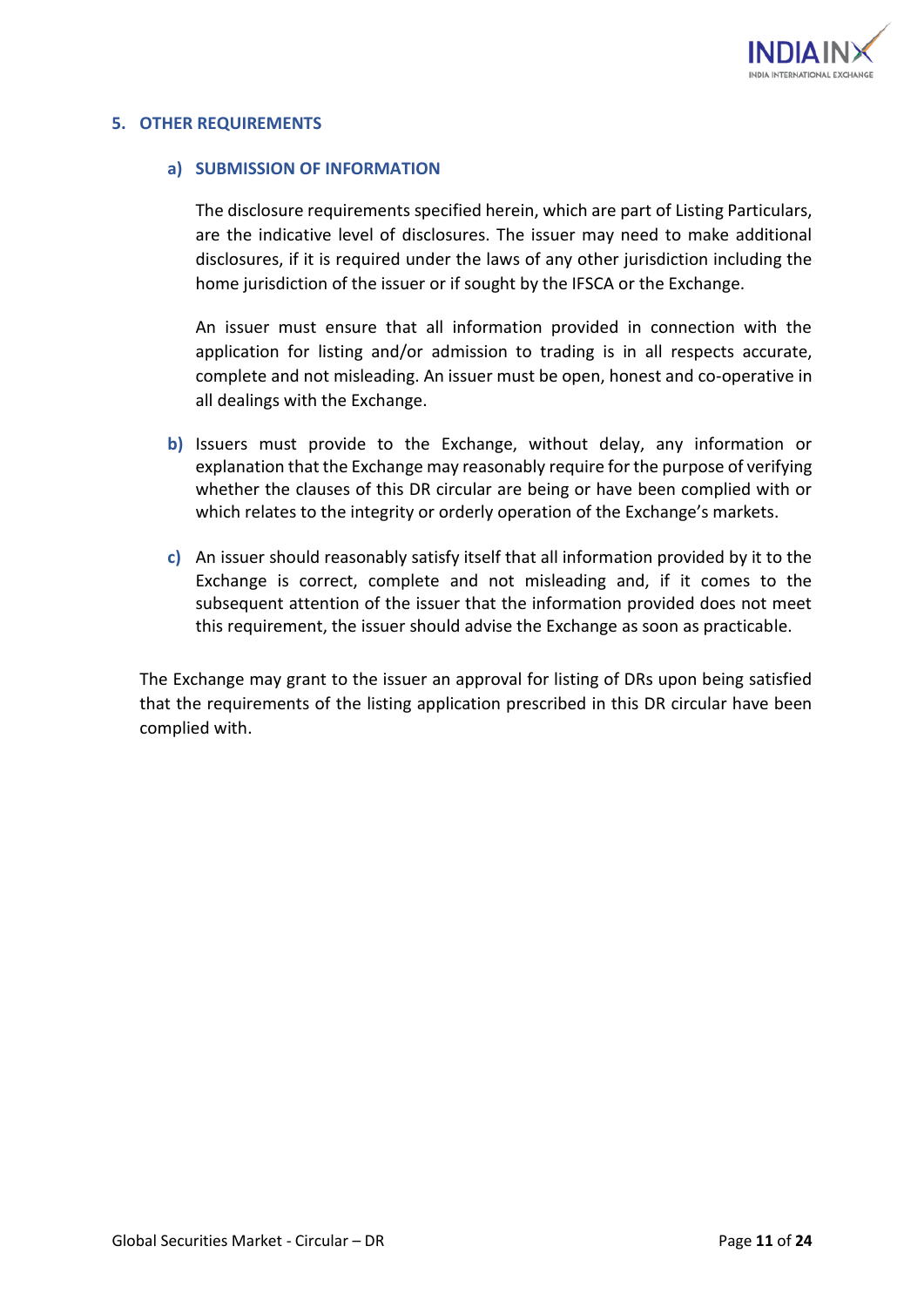

## **CHAPTER 4: CONTINUING OBLIGATION AND DISCLOSURE REQUIREMENTS**

- <span id="page-11-0"></span>**1.** Details with respect to the below may be noted as per Chapter V of IFSCA circular no. F. No. 87/IFSCA/DRs/2020-21 dated October 28, 2020 on "Depository Receipts in IFSC" appended as Annexure-1 and as amended from time to time.
	- **a) FINANCIAL STATEMENTS**
	- **b) DISCLOSURE OF MATERIAL OR PRICE SENSITIVE EVENTS**
	- **c) SHAREHOLDING PATTERN**
	- **d) CORPORATE GOVERNANCE**
	- **e) CHANGE OF DEPOSITORY**
	- **f) CORPORATE ACTIONS**
	- **g) OTHER COMPLIANCES**

Additionally, the below requirements may also be noted with regard to the same.

**2.** The Exchange requires that the Securities continue to be eligible at all times for electronic settlement.

#### **3. VOTING**

Voting rights of the Depository Receipts holder shall be exercised in accordance with the depository agreement.

#### **4. CONTACT DETAILS**

An issuer must ensure that the Exchange is provided with up to date contact details of appropriate persons nominated by it to act as the first point of contact with the Exchange in relation to the issuer's compliance with this DR circular.

#### **5. PROMPT INTIMATIONS**

Issuers must notify the Exchange without delay of any change of status of the information provided in respect of the listing and/or admission to trading (or cancellation from trading) of the issuer's Securities on any other exchange or trading platform, where such admission or cancellation is at the application or agreement of the issuer.

#### **6. PUBLICATION OF INFORMATION ON INTERNET SITE**

- **a)** Clause 6(2) to Clause 6(4) of Chapter 4 of this DR Circular apply to an issuer that has an internet site.
- **b)** Inside information must be available on the issuer's internet site by the close of the Business Day following the day of announcement.
- **c)** An issuer must ensure that inside information is notified to Exchange before, or simultaneously with, publication of such inside information on its internet site.
- **d)** An issuer must post on its internet sites all inside information that it is required to disclose for a period of one year following publication.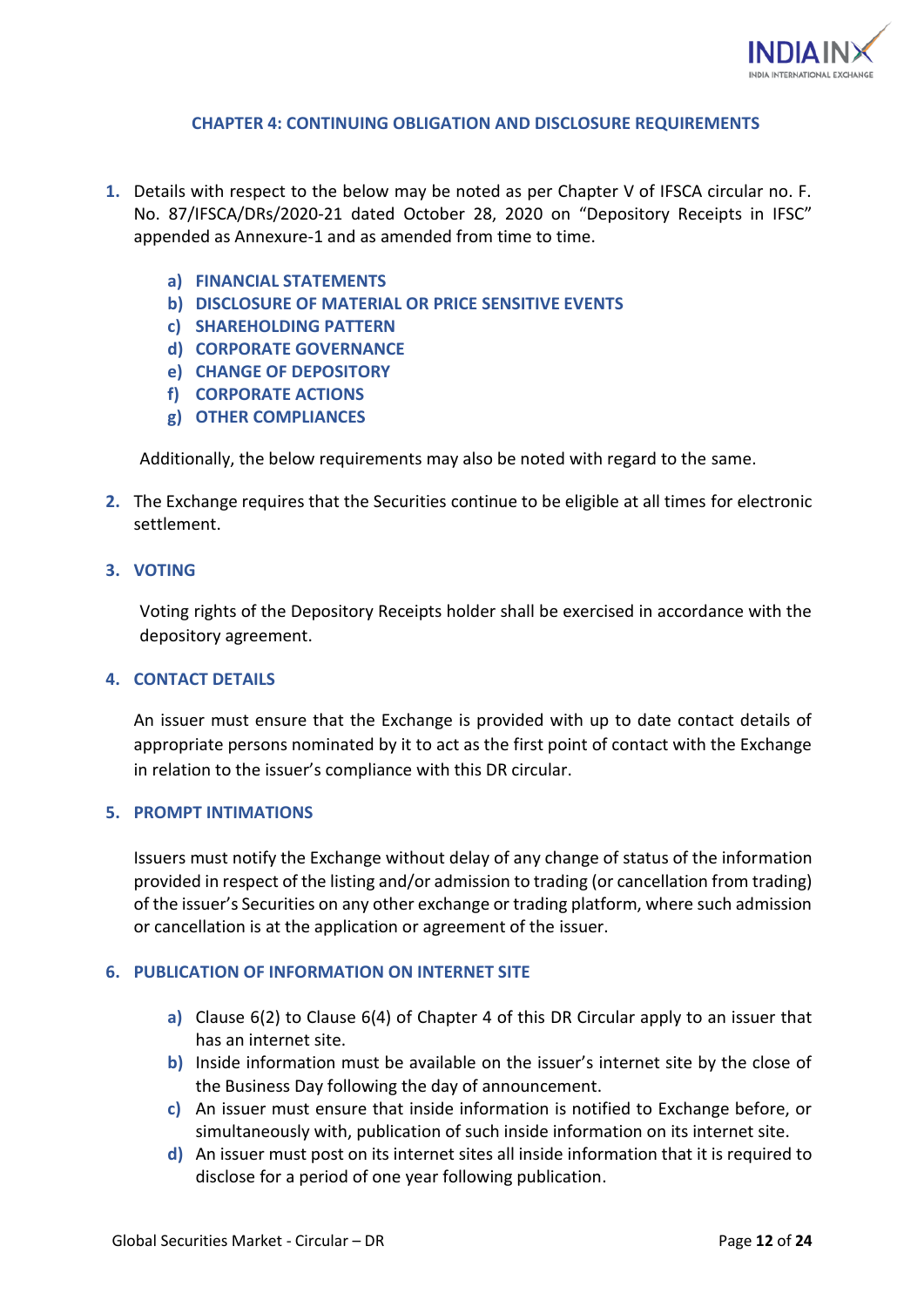

# **7. ANNOUNCEMENTS**

- **a)** The issuer must notify promptly (which would usually mean concurrently) via the Exchange's website and in English, all announcements and notifications that it makes pursuant to its listing on a Suitable Market which would be likely to have a significant effect on the price of the underlying Securities that are the subject of the listing on a Suitable Market;
- **b)** Any material changes to the depository agreement, capital of the issuer, changes in rights attaching to the securities
- **c)** Any material change in relation to the DRs or underlying Securities that would be likely to have a significant effect on their price of DRs; and
- **d)** The impact of any proposed corporate actions (in relation to the listing on a Suitable Market of the DRs) on the DRs

# **8. EASE OF DOING BUSINESS IN DISCLOSURES**

To offer ease of doing business to the issuers who's Securities have been granted listing and admission for trading on the Exchange and, where either the DRs or the underlying securities of the issuer are listed with the BSE Limited, the Exchange will seek and collate relevant information from BSE Limited. The issuer would, however, continue to be responsible for all disclosures required under the laws of any other jurisdiction, including the home jurisdiction of the issuer, or as required by the IFSCA.

#### **9. FEES**

Issuers whose securities are granted admission to dealings on the Exchange shall pay listing and such other fees as the relevant authority or the Exchange may prescribe from time to time.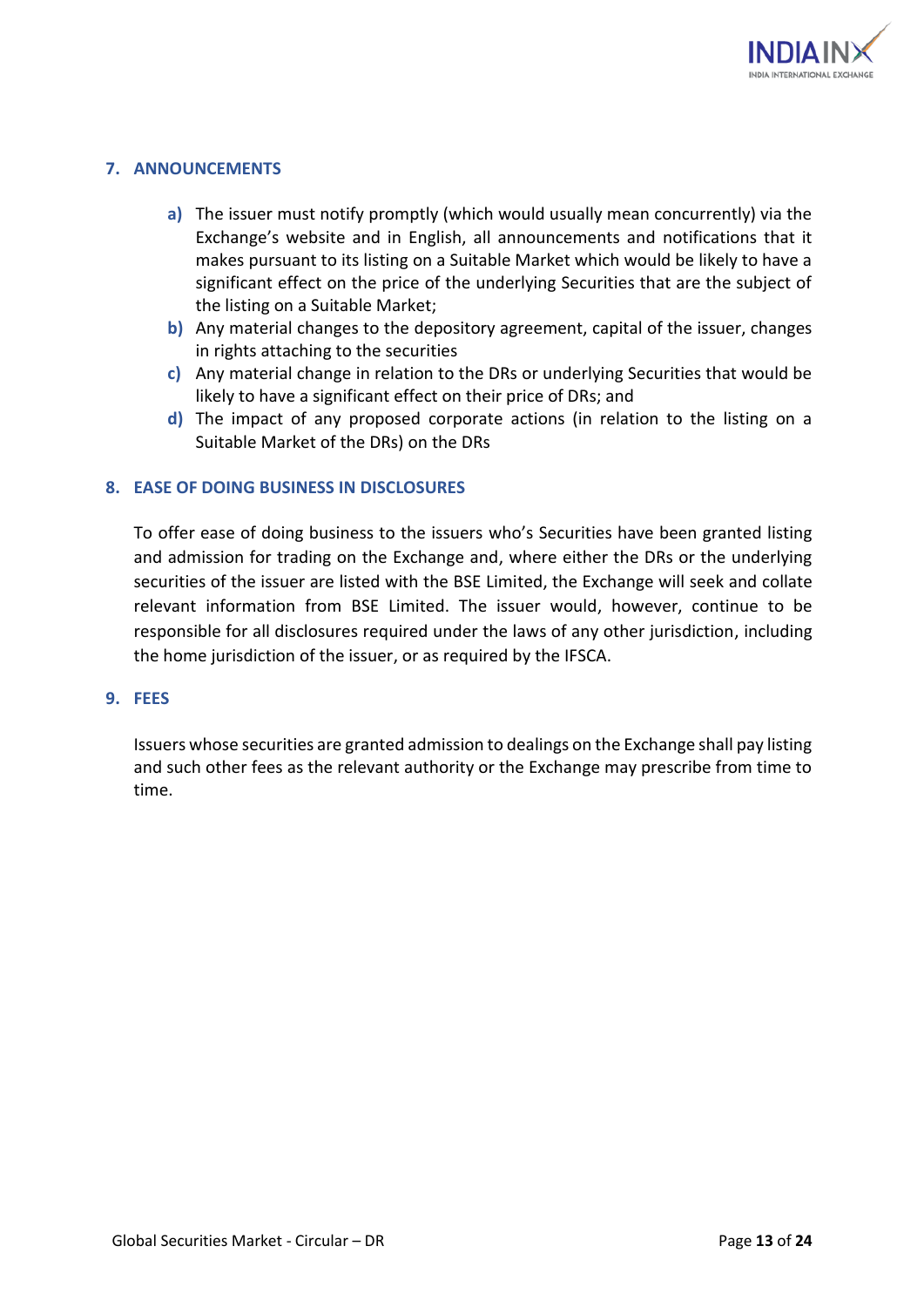

#### **CHAPTER 5: SECONDARY LISTING**

<span id="page-13-0"></span>The simplified disclosure route may be available for secondary listing for issuers who have underlying Securities listed in a Suitable Market.

# **1. SIMPLIFIED DISCLOSURE ROUTE**

- 1) If an issuer, offeror or person requesting admission, already has listing particulars approved by competent authority from a Suitable Market, then only the Securities Note and any supplementary listing particulars, if applicable needs to be produced, when DRs are offered or a request is made for admission to trading.
- 2) If the underlying Securities are the subject of an application for listing in India at the same time as when DRs are offered or a request is made for admission to trading, and provided the listing particulars of the underlying Securities have already been approved by competent authority in India, then only the Securities Note and any supplementary listing particulars, if applicable, needs to be produced.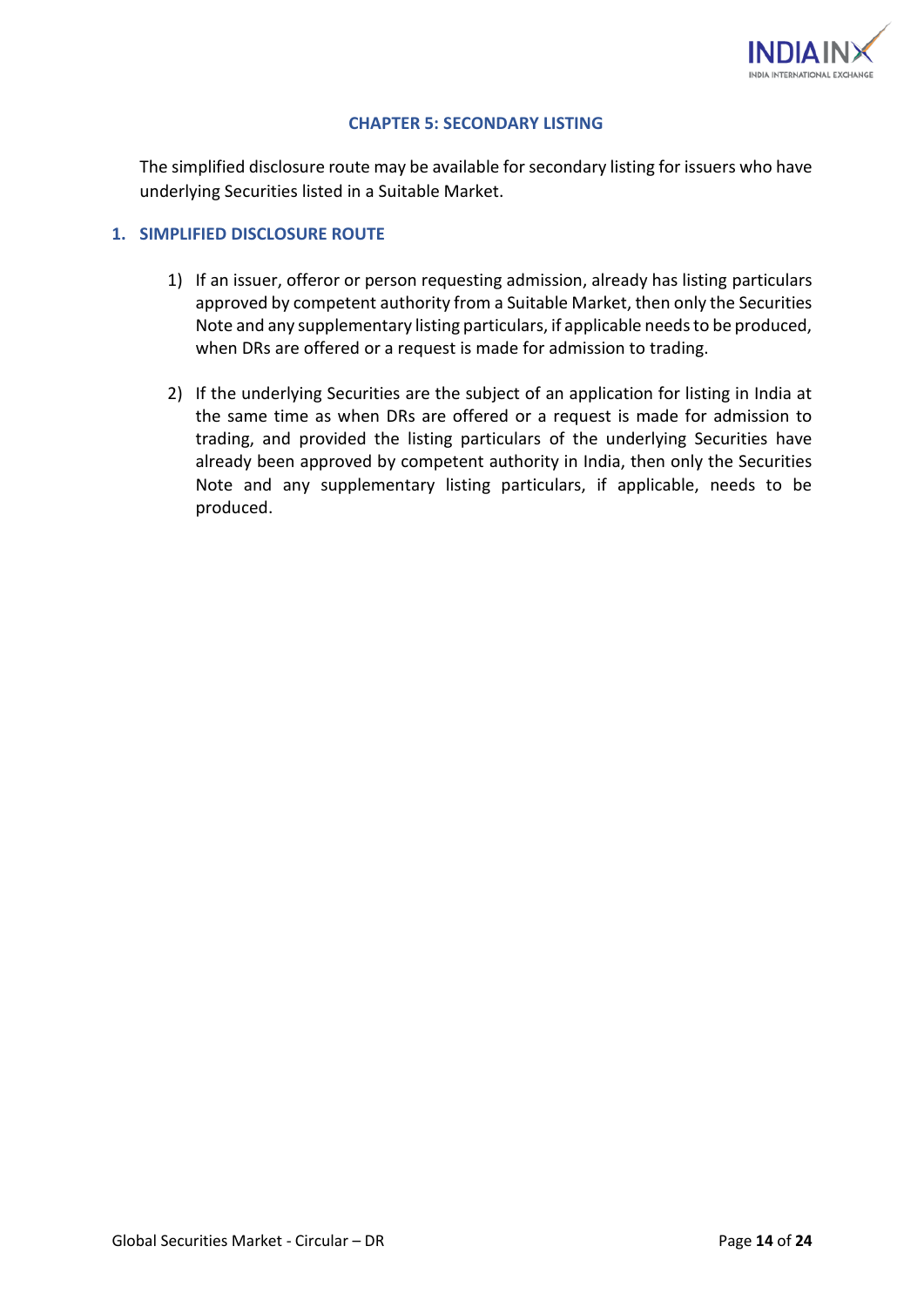

# **CHAPTER 6: PERMITTED TO TRADE WITHOUT LISTING**

- <span id="page-14-0"></span>**1.** The Exchange may permit trading of depository receipts listed on an exchange in India (outside IFSC) or in a foreign jurisdiction, subject to the following condition that such trading of depository receipts, without listing on the Exchange, is in accordance with the laws of the jurisdictions in which the depository receipts and the underlying securities are listed.
- **2.** Such depository receipts that are permitted to trade by the Exchange, without listing by the company, shall not be considered as listed on the Exchange and accordingly the provisions of chapters II, III, IV, V and VI of the IFSCA circular no. F. No. 87/IFSCA/DRs/2020-21 and Chapter 1, 2, 3, 4, 5 and 7 of this circular shall not apply.
- **3.** In such a case,
	- **a)** the Depository Receipts must be so denominated and capitalized that proper market trading may be expected in those Depository Receipts.
	- **b)** The clearing and settlement of transactions in the Depository Receipts must be possible through a settlement system that is recognized by the Exchange.

The "Permitted to Trade" framework is available till December 31, 2023 or as determined by the IFSCA / Exchange from time to time.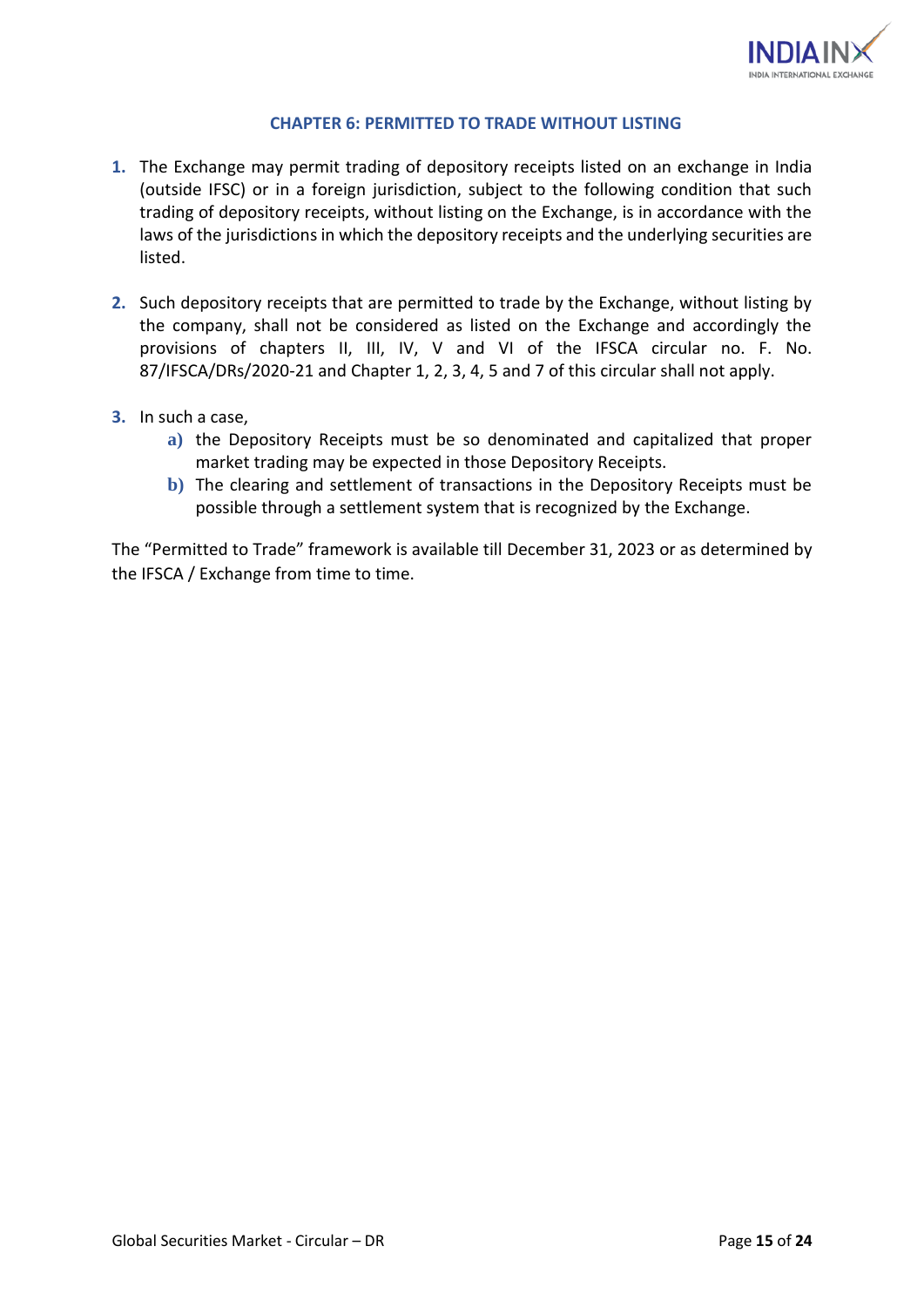

# **CHAPTER 7: SUSPENSION, CANCELLATION AND DELISTING**

<span id="page-15-0"></span>Details with respect to the below may be noted as per Chapter VI of IFSCA circular no. F. No. 87/IFSCA/DRs/2020-21 dated October 28, 2020 on "Depository Receipts in IFSC" and as amended from time to time.

- **1. SUSPENSION OF ADMISSION TO DEALINGS ON THE EXCHANGE**
- **2. VOLUNTARY DELISTING**
- **3. COMPULSORY DELISTING**

Additionally, the below requirements may also be noted.

- **4. READMISSION TO DEALINGS ON THE EXCHANGE**
	- **a)** The Exchange in its discretion may readmit to dealings on the Exchange the securities of an issuer whose admission to dealings has been previously suspended/withdrawn if the events as per Clause 39 of Chapter VI of the afore mentioned IFSCA circular are appropriately addressed by the issuer.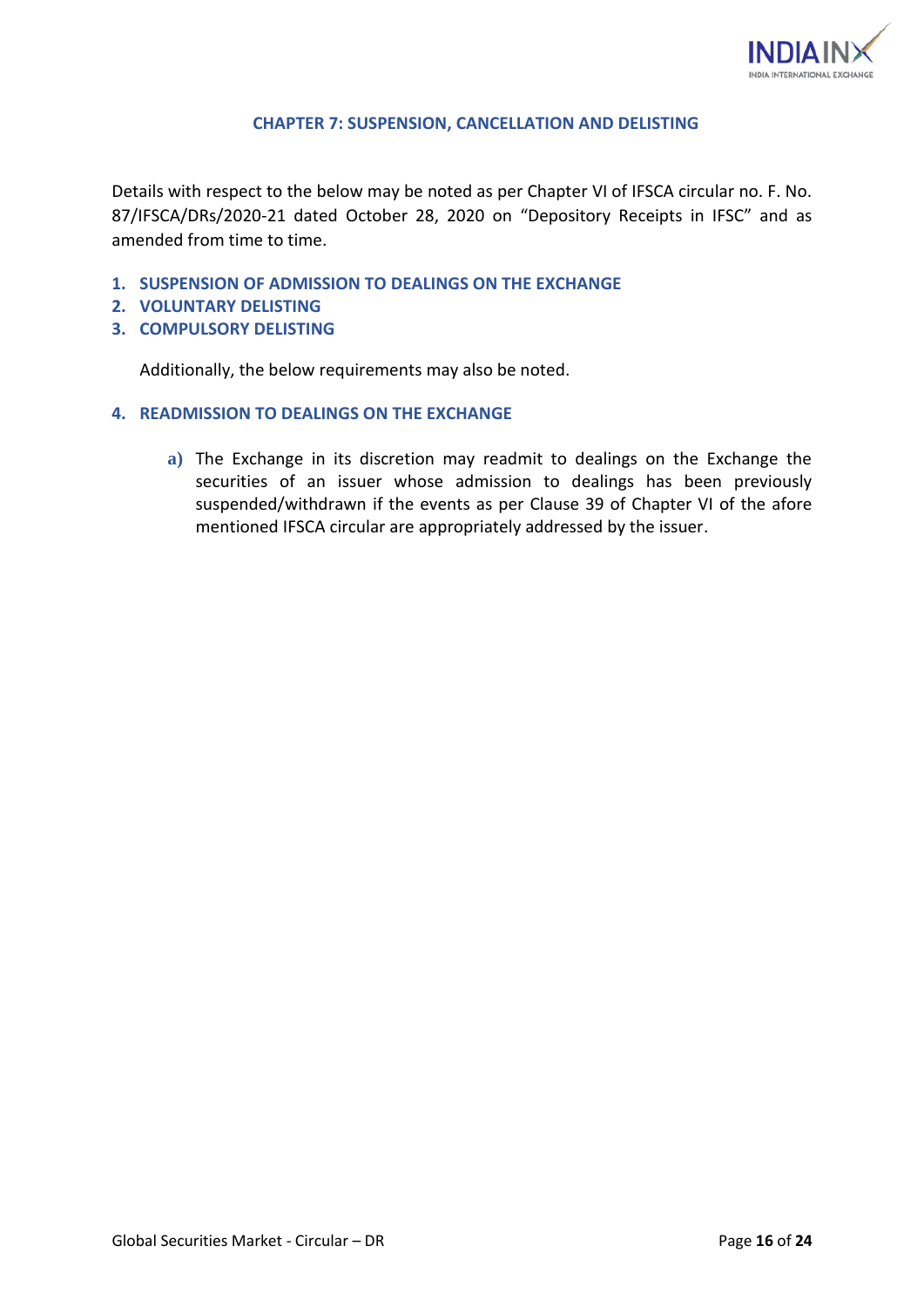

# **APPENDIX – 1. IFSCA CIRCULAR**

<span id="page-16-0"></span>• **CIRCULAR No. F.NO. 87/IFSCA/DRs/2020-21 dated October 29, 2020** of International Financial Services Centres Authority on "Depository Receipts in the International Financial Services Centre (IFSC)"

[https://ifsca.gov.in/web/?PT=0&BK=0&DW=1&file=/Document/Legal/depository\\_re](https://ifsca.gov.in/web/?PT=0&BK=0&DW=1&file=/Document/Legal/depository_receipts_in_the_international_financial_services_centre28102020033349.pdf) ceipts in the international financial services centre28102020033349.pdf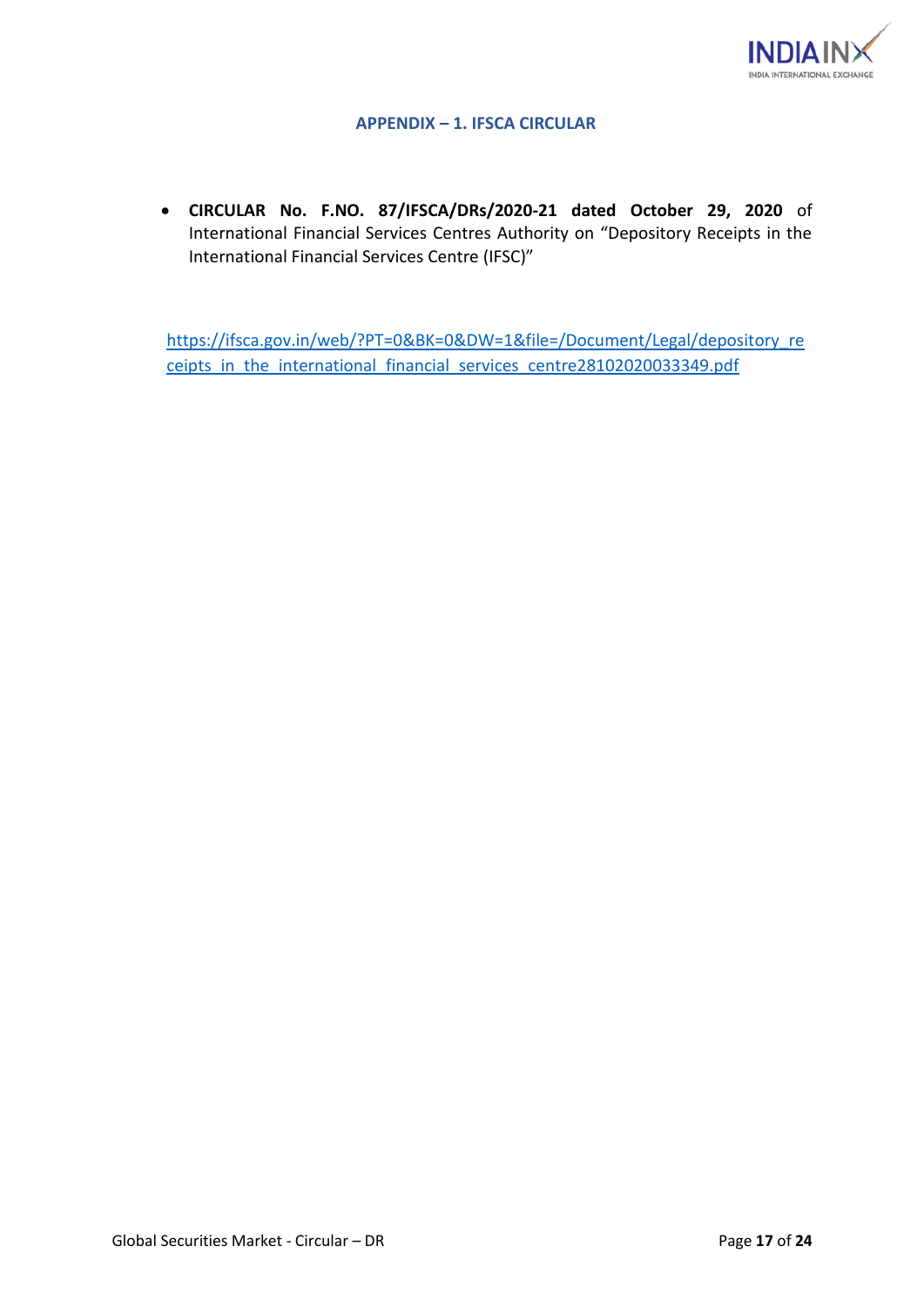

## **APPENDIX – 2. EXEMPT ISSUERS**

<span id="page-17-0"></span>The following is an illustrative list of supranational institutions that fall under the Exempt Issuer category:

- African Development Bank;
- Asian Development Bank;
- Council of Europe Development Bank;
- European Bank for Reconstruction and Development;
- European Central Bank;
- European Commission;
- European Investment Bank;
- Inter-American Development Bank;
- International Bank for Reconstruction and Development (World Bank);
- International Finance Corporation;
- International Monetary Fund;
- New Development Bank;
- Nordic Investment Bank; and
- West African Development Bank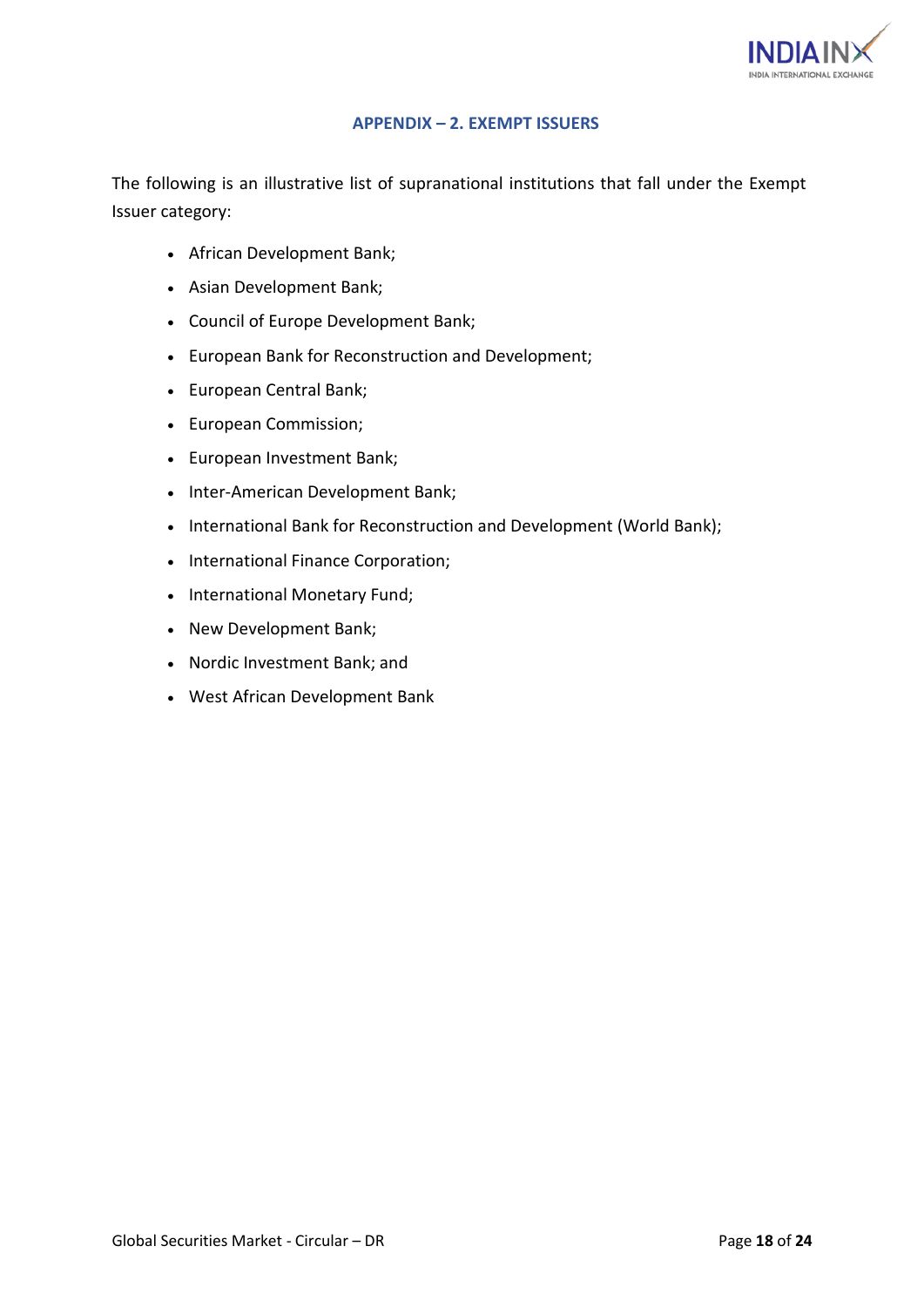

#### **APPENDIX – 3. LISTING APPLICATION**

# <span id="page-18-0"></span>**Listing application – Depository Receipts on Global Securities Market platform India International Exchange IFSC (INDIA INX)**

Official application will only be deemed to be made when the signed **Listing Application** is submitted along with listing particulars relating to the securities to be admitted to trading has been submitted, disclosed and published as per requirements. All applications are subject to rules given under "Circular on listing of Depositary Receipts". Only latest version of the **form**  will be allowed for processing the application.

The Forms and documents shall be made available to the issuer on approaching the Exchange.

In case of an IPO separate checklist shall be made available to the issuer on approaching the Exchange

The final documentation and the signed **form** as per requirements must be submitted to India International Exchange (IFSC) Limited (India INX) by no later than one business day, before the expected date of listing. For pricing structure details to be issued, these need to be submitted at least one business day, before the expected date of admission to trading.

All documentation should be submitted to India INX by Email to [listing@indiainx.com.](mailto:listing@indiainx.com)

| <b>Issue Type</b>                                                                          |  |  |  |
|--------------------------------------------------------------------------------------------|--|--|--|
| <b>Primary Listing</b>                                                                     |  |  |  |
| Admitted to Trade/ Secondary Listing                                                       |  |  |  |
| Others (Pls. Specify)                                                                      |  |  |  |
| <b>Issuer Details</b>                                                                      |  |  |  |
| Name of Company                                                                            |  |  |  |
| <b>Registered Office</b>                                                                   |  |  |  |
| establishment<br>if<br>Principal<br>administrative<br>different from the Registered Office |  |  |  |
| Legal Entity Identifier ('LEI')                                                            |  |  |  |
| Place of Incorporation                                                                     |  |  |  |
| Date of Incorporation                                                                      |  |  |  |
| Contact Person / Compliance Officer Details:                                               |  |  |  |
| 1)<br>Name $-$                                                                             |  |  |  |
| 2)<br>Designation-<br>Email $id -$<br>3)                                                   |  |  |  |
| Contact No. -<br>4)                                                                        |  |  |  |

# **PART A : Issuer and Securities Details**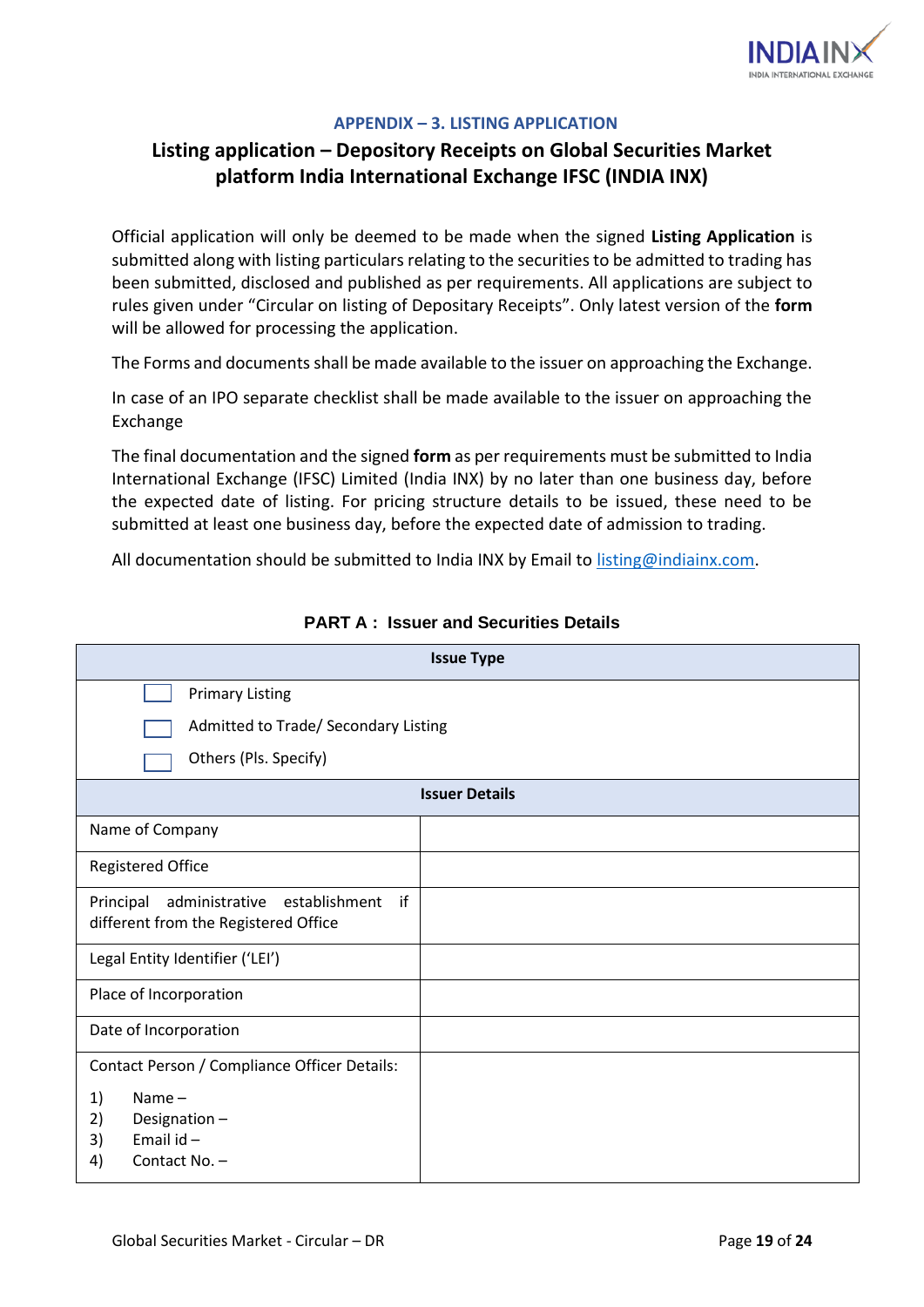

| Legislation under which the issuer operates<br>and legal form which it has adopted under that<br>legislation                                                                                            |                                                |  |  |
|---------------------------------------------------------------------------------------------------------------------------------------------------------------------------------------------------------|------------------------------------------------|--|--|
| Date of Fiscal Year End                                                                                                                                                                                 |                                                |  |  |
| <b>Investor Relation Officer Details:</b>                                                                                                                                                               |                                                |  |  |
| Contact Person-<br>1)<br>2)<br>Address-<br>3)<br>Email $Id -$<br>Contact No. -<br>4)                                                                                                                    |                                                |  |  |
| <b>Investment Banker/Financial Advisor Details</b>                                                                                                                                                      |                                                |  |  |
| Name $-$<br>1)<br>2)<br>Contact Person-<br>3)<br>Address-<br>Email $Id -$<br>4)<br>5)<br>Contact No. -                                                                                                  |                                                |  |  |
| <b>Official Website</b>                                                                                                                                                                                 |                                                |  |  |
| <b>Securities Details</b>                                                                                                                                                                               |                                                |  |  |
| Number of Securities for which application is<br>made                                                                                                                                                   |                                                |  |  |
| Indicate the number of shares represented by<br>each DR                                                                                                                                                 |                                                |  |  |
| Total shares unissued but reserved for<br>issuance                                                                                                                                                      |                                                |  |  |
| A description of the type and class of DRs<br>being offered and / or admitted to trading.                                                                                                               |                                                |  |  |
| Currency of issue                                                                                                                                                                                       |                                                |  |  |
| Name(s) the other stock exchange(s) and<br>Country(s) which is/will be the home<br>exchange, if any                                                                                                     |                                                |  |  |
| A statement of the resolutions, authorisations<br>and approvals by virtue of which the DRs have<br>been or will be created and/or issued,<br>including its own Board as per home country<br>guidelines. | Reference to Offering document may be provided |  |  |
| Details of Domestic Depository :                                                                                                                                                                        |                                                |  |  |
| 1)<br>Depository Name -<br>2)<br>Contact Person-<br>3)<br>Address-<br>Email $Id -$<br>4)<br>5)<br>Contact No. -                                                                                         |                                                |  |  |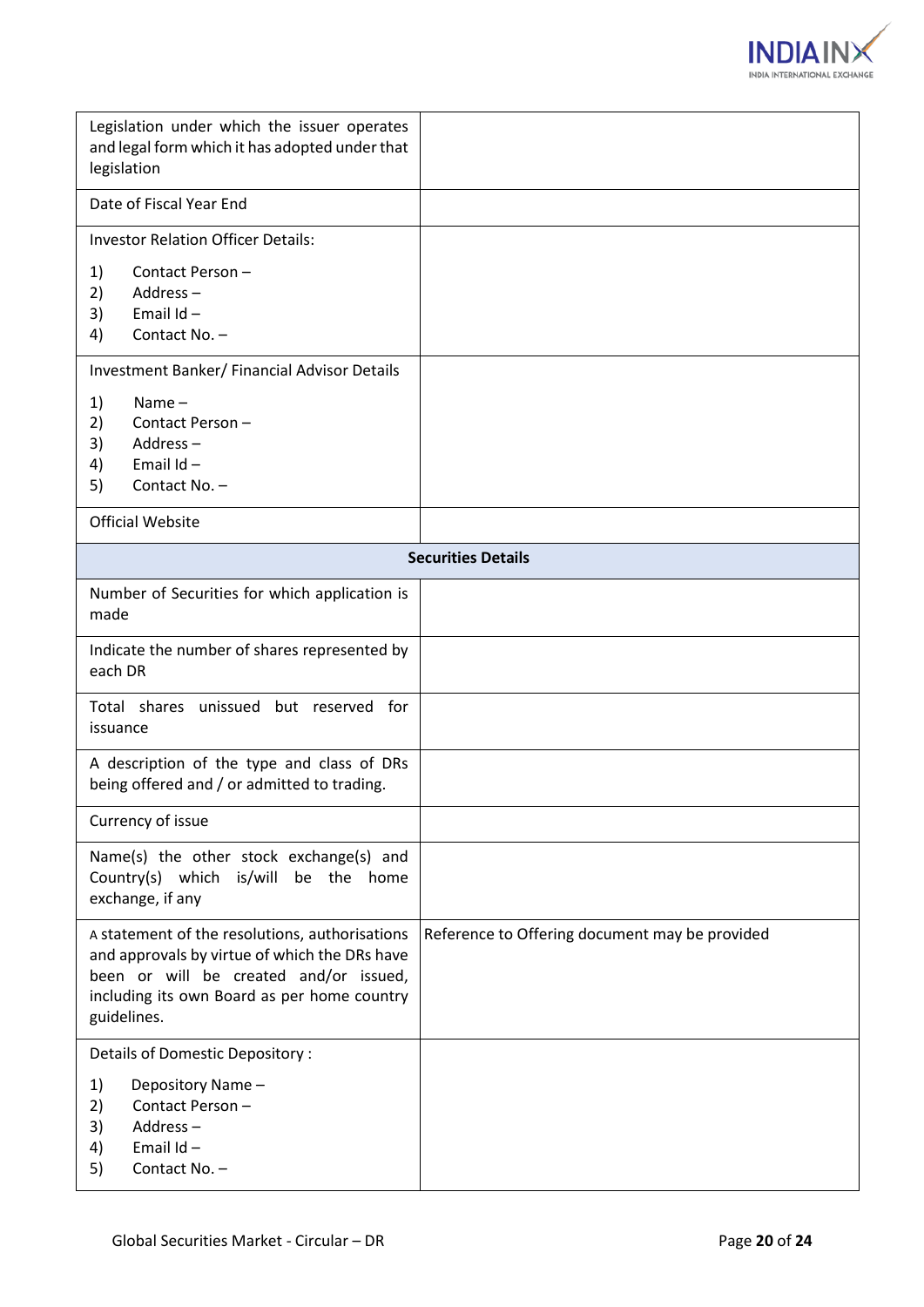

|                            | Details of Foreign Depository:                                                |  |
|----------------------------|-------------------------------------------------------------------------------|--|
| 1)<br>2)<br>3)<br>4)<br>5) | Depository Name-<br>Contact Person-<br>Address-<br>Email Id-<br>Contact No. - |  |
|                            | Details of Domestic Custodian :                                               |  |
| 1)<br>2)<br>3)<br>4)<br>5) | Custodian Name-<br>Contact Person-<br>Address-<br>Email Id-<br>Contact No. -  |  |
|                            | Details of Foreign Custodian :                                                |  |
| 1)<br>2)<br>3)<br>4)<br>5) | Custodian Name-<br>Contact Person-<br>Address-<br>Email Id-<br>Contact No. -  |  |
|                            | Details of Transfer Agent :                                                   |  |
| 1)<br>2)<br>3)<br>4)<br>5) | Name $-$<br>Contact Person-<br>Address-<br>Email Id-<br>Contact No. -         |  |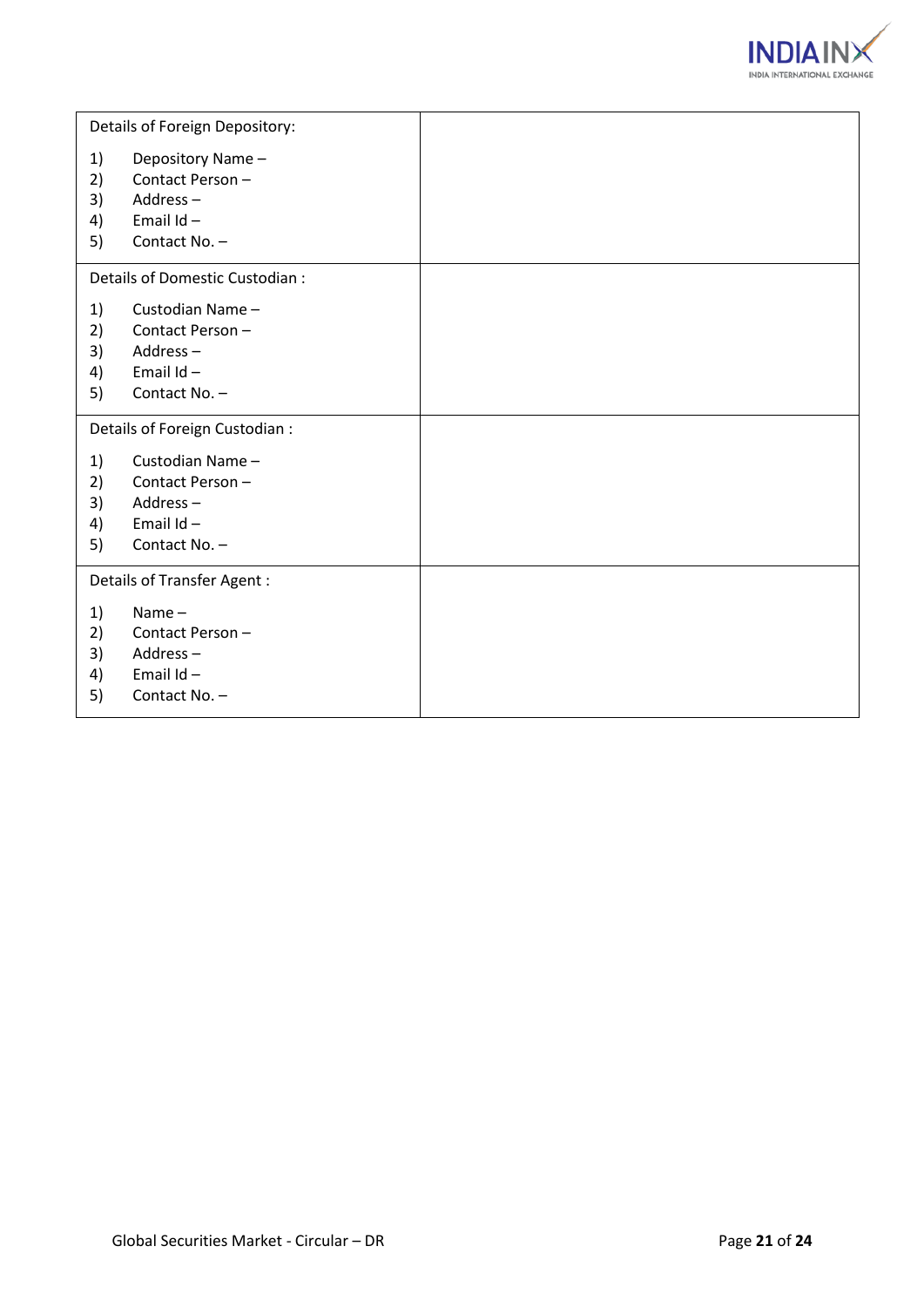

# **PART B:**

# **In case of Non-applicability of certain parameters as set out in the "PART A : Issuer and Securities Details", a confirmation as below to be submitted:**

"We inform you that items marked "N/A" in the form are considered not applicable and no equivalent information is available in relation to the securities for which this listing application is submitted.

*Signed by:*

*On behalf of*<sup> $1$ </sup>:

*(to be stamped)"*

<sup>1</sup> *The signatory should be properly authorised to do so on behalf of the issuer*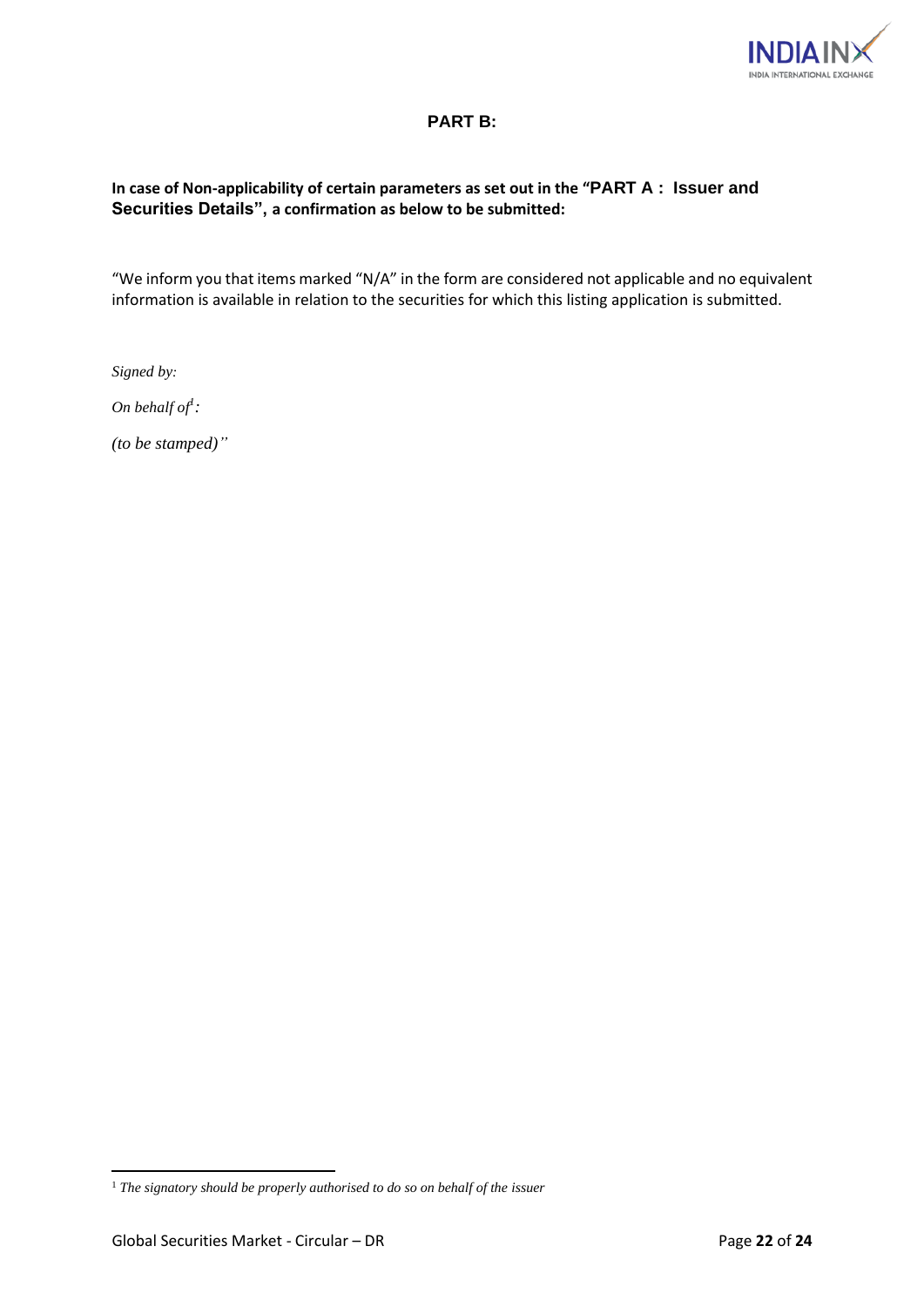

# **PART C – Listing Agreement / Declaration**

"We have read and acknowledged our obligations under India INX's "Circular" Depositary Receipts Circular. Accordingly, we declare that:

- a. all the conditions for admission to trading in the Circular which are required to be fulfilled prior to application have been fulfilled in relation to the issuer and the securities for the admission of which application is now made;
- b. all the applicable statutory enactments governing the issuance, listing and continued listing of securities have been complied with;
- c. all the documents and information required to be included in the application have been or will be supplied in accordance with the Circular and all other requirements of the Exchange (including publication of necessary information) in respect of the application have been or will be complied with;
- d. on admission, the securities for which application has been made will be in issue pursuant to the appropriate board resolutions and with the appropriate authority;
- e. we shall pay applicable fees, as they fall due; and
- f. The information provided is in all respects accurate, complete and not misleading
- g. The company, any of its promoters, promoter group or directors or selling shareholders are not debarred from accessing the capital market by regulatory authority in its home country or any other jurisdiction.
- h. The company or any of its promoters, promoters' group or directors is not a wilful defaulter;
- i. the company or any of its promoters, promoter group or directors are not insolvent or undergoing bankruptcy proceedings; or
- j. Any of promoters, promoter group or directors are not a fugitive economic offender

We also acknowledge the obligation to comply with the continuing obligations as set out in the Circular and, in relation to point (c) of Part C above, the requirement to publish additional listing particulars if, at any time after the listing particulars have been published and before dealings in any securities covered by this application commence, the issuer(s) become aware that there is a significant change affecting any matter contained in the listing particulars or a new matter arises, the inclusion of information in respect of which would have been so required if it has arisen at the time when the listing particulars was prepared.

We undertake to comply with:

- a. the circular on listing of Depository Receipts, as amended from time to time, so far as applicable to the issuer(s);
- *b.* the IFSCA circular F. No. 87/IFSCA/DRs/ 2020-21 dated October 28,2020and other applicable regulations/guidelines/circulars as may be issued by the regulator from time to time;
- c. the relevant byelaws/regulations/circulars/notices/guidelines as may be issued by the Exchange from time to time;
- d. Such other directions, requirements and conditions as may be imposed by IFSCA/relevant regulators and the Exchange from time to time.
- e. All applicable compliance procedures set out by the Exchange from time to time (as set out in the Circular).
- f. releasing all disclosures in English to the Exchange at the same time as they are released to the home exchange / regulator where it has a primary listing